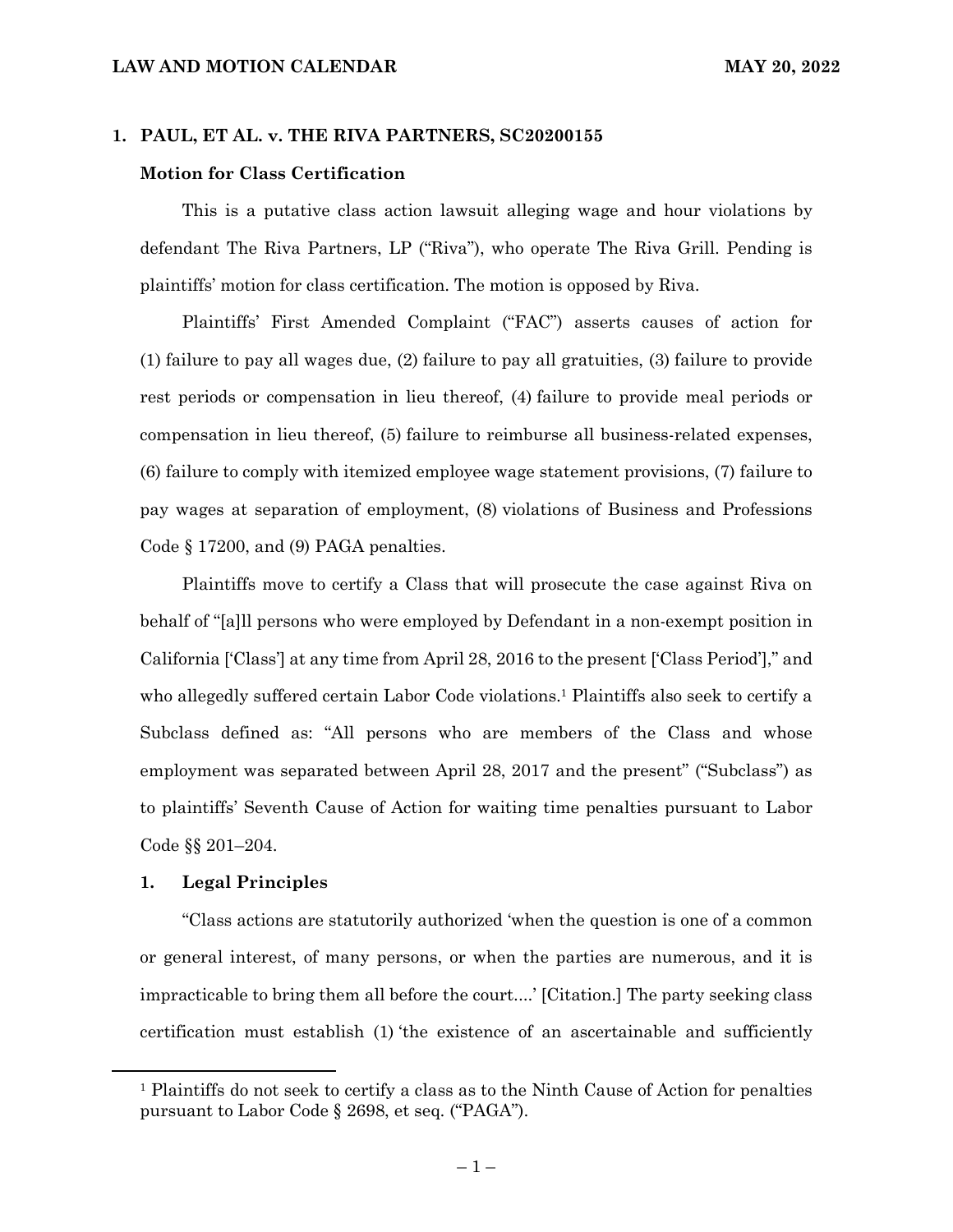numerous class'; (2) 'a well-defined community of interest'; and (3) 'substantial benefits from certification that render proceeding as a class superior to the alternatives.' [Citation.] The community of interest requirement in turn requires three additional inquiries: (1) whether common questions of law or fact predominate; (2) whether the class representatives have claims or defenses typical of the class; and (3) whether the class representatives can adequately represent the class. [Citations.]

" 'The certification question is "essentially a procedural one" ' [citation] that examines 'whether the theory of recovery advanced by the proponents of certification is, as an analytical matter, likely to prove amenable to class treatment' [citation]. A certification motion "does not ask whether an action is legally or factually meritorious" [citation],' but rather whether the common issues it presents ' "are so numerous or substantial that the maintenance of a class action would be advantageous to the judicial process and to the litigants." ' [Citations and parenthetical.] The court must assume the class claims have merit and resolve disputes regarding the claims' merits only when necessary to determine whether an element for class certification is satisfied. [Citation.]" (*Martinez v. Joe's Crab Shack Holdings* (2014) 231 Cal.App.4th 362, 372.)

# **2. Preliminary Matters**

Plaintiffs' Evidentiary Objections to Declaration of Bryce Bjerke

Objections Nos. 1, 2, and 7 are overruled.

Objections Nos. 3, 4, 5, 6, 8, 9, 10, and 13 are sustained.

#### **3. Discussion**

# **3.1 Class is Ascertainable**

The members of the proposed Class and Subclass are readily ascertainable by reference to Riva's business records.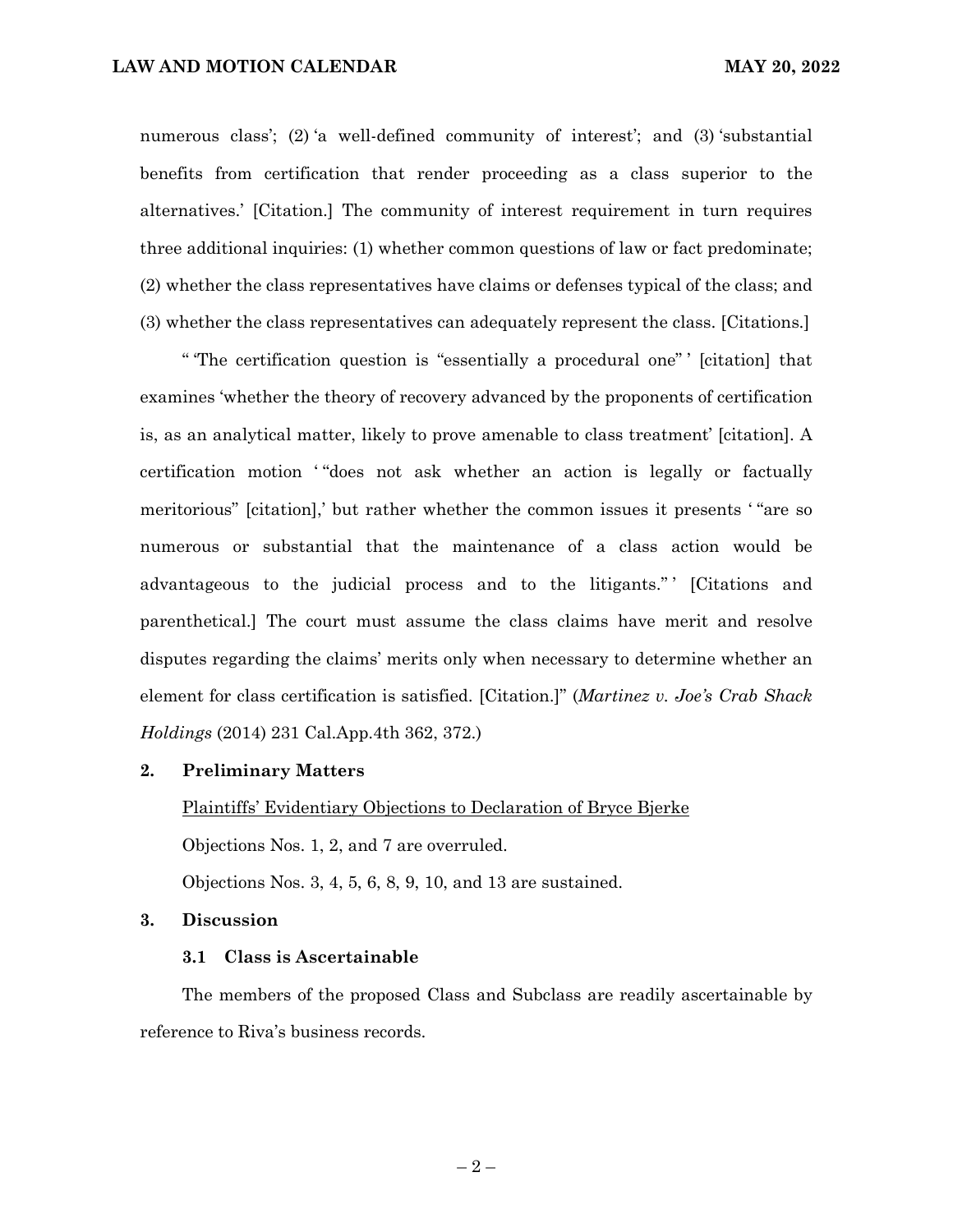#### **3.2 Class is Sufficiently Numerous**

To be certified a class must be sufficiently "numerous" in size so as to be "impracticable to bring them all before the court .…" (Code of Civ. Proc. § 382.) There is no mandatory minimum number for a class action in California state courts. Class certification has been obtained with 42 retirees/members in *Rose v. City of Hayward* (1981) 126 Cal.App.3d 926, disapproved on other grounds in *Noel v. Thrifty Payless*, *Inc.* (2019) 7 Cal.5th 955, and with as few as 28 beneficiaries/members in *Hebbard v. Colgrove* (1972) 28 Cal.App.3d 1017.

Here, the proposed Class and Subclass are sufficiently numerous. Through Riva's records, plaintiffs have already identified about 396 employees that are within the Class Period, including about 396 members of the proposed Class and at least 242 members of the proposed Subclass. (Mot., Decl. of Daniel Gaines, ¶ 29.)

#### **3.3 Community of Interest of Class Members**

#### **A. Whether Common Questions of Law or Fact Predominate**

"The 'ultimate question' the element of predominance presents is whether 'the issues which may be jointly tried, when compared with those requiring separate adjudication, are so numerous or substantial that the maintenance of a class action would be advantageous to the judicial process and to the litigants.' [Citations.] The answer hinges 'whether the theory of recovery advanced by the proponents of certification is, as an analytical matter, likely to prove amenable to class treatment.' [Citation.] A court must examine the allegations of the complaint and supporting declarations [citation] and consider whether the legal and factual issues they present are such that their resolution in a single class proceeding would be both desirable and feasible. [Fn.] 'As a general rule if the defendant's liability can be determined by facts common to all members of the class, a class will be certified even if the members must individually prove their damages.' [Citations.]" (*Brinker Rest. Corp. v. Superior Court*  $(2012)$  53 Cal.4th 1004, 1021–1022.) "The affirmative defenses of the defendant must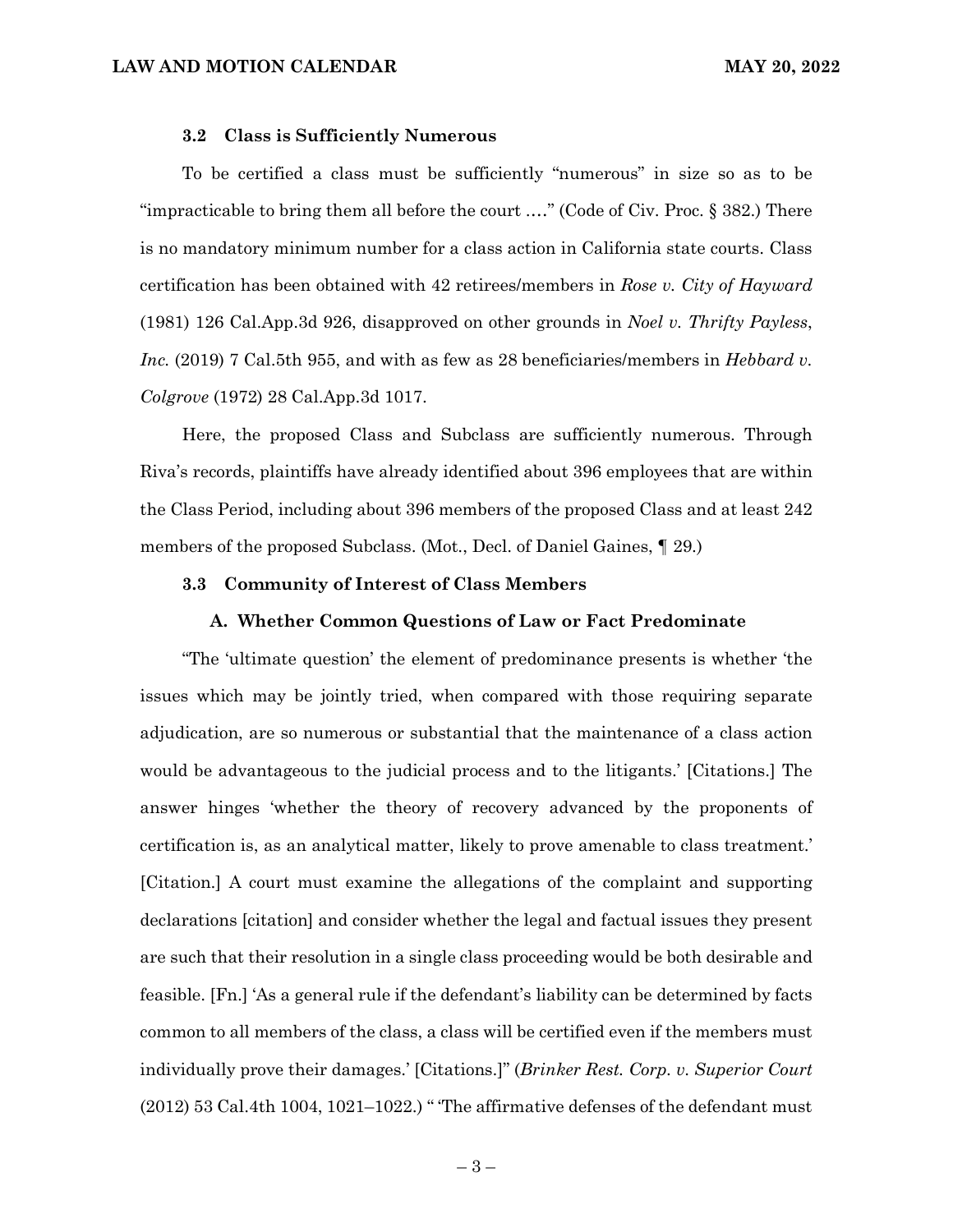also be considered, because a defendant may defeat class certification by showing that an affirmative defense would raise issues specific to each potential class member and that the issues presented by that defense predominate over common issues. [Citations.]' [Citation.]" (*Knapp v. AT&T Wireless Servs.*, *Inc.* (2011) 195 Cal.App.4th 932, 941.)

" '[T]hat each class member might be required ultimately to justify an individual claim does not necessarily preclude maintenance of a class action.' [Citation.] Predominance is a comparative concept, and 'the necessity for class members to individually establish eligibility and damages does not mean individual fact questions predominate.' [Citations.] Individual issues do not render class certification inappropriate so long as such issues may effectively be managed." (*Sav-On Drug Stores*, *Inc. v. Superior Court* (2004) 34 Cal.4th 319, 334.)

Plaintiffs' theory of recovery is that Riva uniformly failed to authorize and permit meal periods on shifts of five hours or more; it required Class members to remain on premises during rest breaks; Riva owes meal period and rest break premiums as a result of its purported illegal policies and practices; Riva failed to reimburse Class members for business expenses incurred in the discharge of their duties; it failed to pay all wages due upon separation of employment; it issued inaccurate wage statements; and committed unfair or unlawful business practices in violation of Business and Professions Code § 17200.

In support of their contention that common questions predominate, plaintiffs cite the deposition testimony of Riva's PMK, Thomas Turner. He testified that all employees use the same timekeeping system, Positouch, for clocking in and out, and Riva has used the same timekeeping system for 23 years. (Mot., Decl. of Daniel Gaines, Ex. F.) Riva currently uses Netchex as its payroll company and previously used Payment Tech. (*Id.*, Ex. H.) Riva retains employee time records for at least seven years. (*Id.*, Ex. I.) Riva has retained employee payroll records from Netchex for the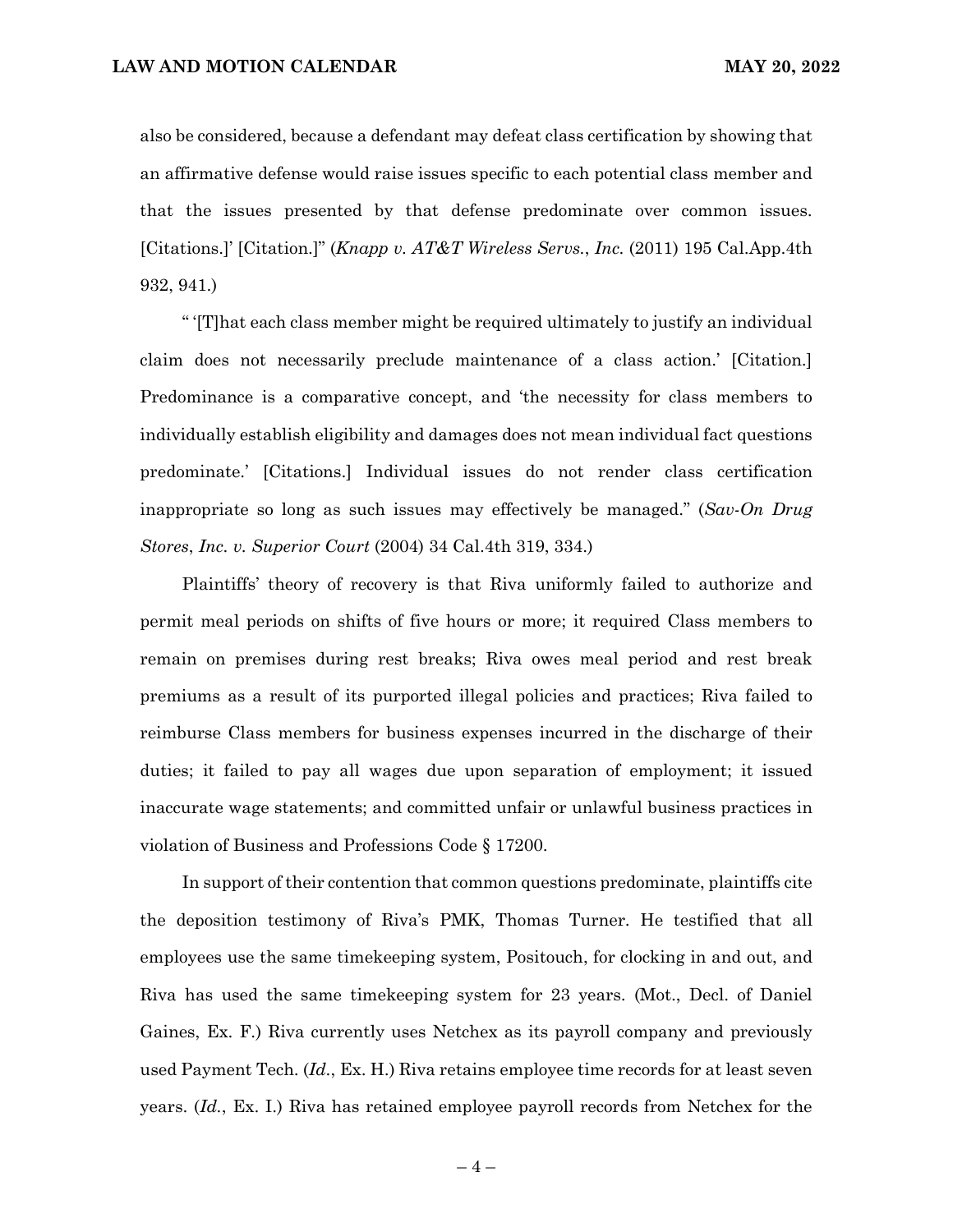past three to four years, and has retained payroll records from Payment Tech for about 15 years. (*Id.*, Exs. J, K.) Riva's wage statements are uniform in content and format for all Class members during the Class Period. (*Id.*, Ex. L.)

Turner also testified that Riva does not have any kind of employee handbook, and has not used an employee handbook at any time during the Class Period. (*Id.*, Ex. M.) He further testified that Riva's meal and rest break policy had not been amended since July 2015. (*Id.*, Ex. N.) That policy states that rest breaks must be taken on the premises. (*Id.*, Ex. P.) Riva does not schedule meal breaks or require employees to take them, but Riva tells employees that at any time they need a meal break to tell Riva and it will provide a meal break at any given time. (*Id.*, Ex. O.)

For scheduling, Riva posts the employees' schedules in the employee room of the restaurant or employees may pay to download HotSchedules. Riva can also communicate with employees at any time of the day with "broadcast messages" via HotSchedules. Riva does not reimburse employees for the cost of downloading the app because they are not required to download the app. (*Id.*, Ex. Q.)

Plaintiffs also submit multiple declarations from Class members, including from a dishwasher, cook, busser, servers, hostesses, and a bartender. (Mot., Pls. Compendium of Putative Class Member Declarations, Exs. 1–8.) These members uniformly report that they were told they "had to download" HotSchedules; some employees were listed in HotSchedules as on-call and they could not leave the area; some employees' schedules might be suddenly changed within HotSchedules; they uniformly report that they were not reimbursed for the downloading the app or for having to use their personal cell phones for communicating with work; they were not made aware that they were entitled to take a 30 minute meal break for five or more hour long shifts; all report having asked for meal or rest breaks and were told "no" or were laughed at or ignored; if they did take a rest break it was not a full,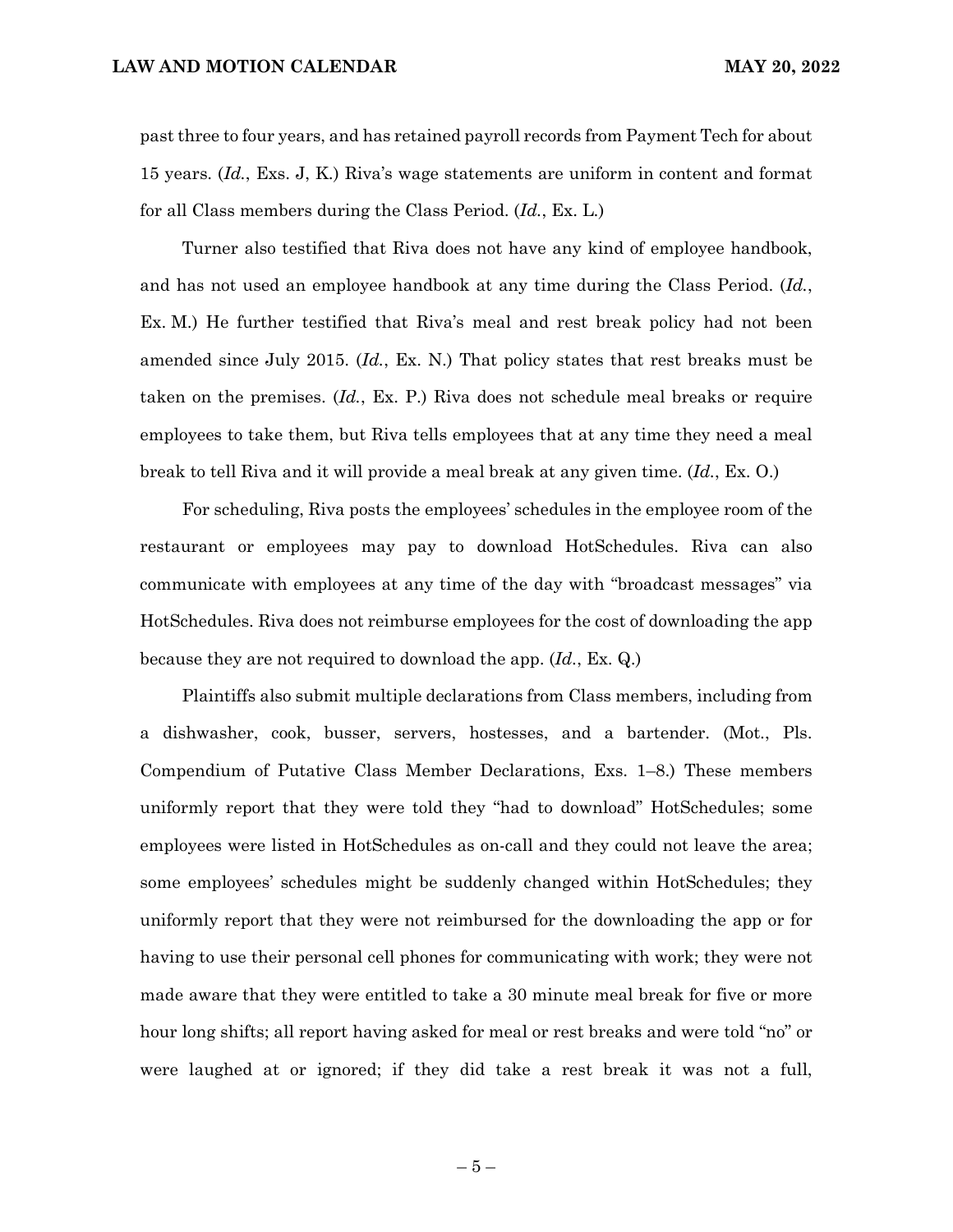uninterrupted break; and they were not given extra pay for any shifts they worked. (*Ibid.*)

In opposition to the motion, Riva denies all of plaintiffs' allegations about illegal, uniform policies and denies there is any common proof or evidence of such. It argues that the named plaintiffs' claims are individual claims that are not common to nonserver employees; that Riva's business records alone cannot establish liability because the records do not explain why a meal break was not taken by an individual employee; and that Riva has evidence from other employees that rebut the declarations from putative Class members produced by plaintiffs. However, Riva does concede that "the only *common* evidence is a policy that is meal/rest break policy that is lawful on its face (with the sole exception of 'on premises' rest break language never enforced) .…" (Opp'n, Mem. of P&As, 10:11–12 [emphasis in original].)

Riva's arguments and evidence in opposition to the motion raise disputed issues of fact that cannot be determined at this time. The court finds that common questions of law and fact predominate. The existence of these purported policies or practices are factual questions that are common to all Class members and are amenable to class treatment. Further, whether these policies exist and violate state labor law are questions of law that are common to all Class members and are also amenable to class treatment.

# **B. Whether the Class Representatives Can Adequately Represent the Class and Have Claims or Defenses Typical of the Class**

"In order to be deemed an adequate class representative, the class action proponent must show it has claims or defenses that are typical of the class, and it can adequately represent the class. This is part of the community of interest requirement. [Citation.] Where there is a conflict that goes to the ' "very subject matter of the litigation," ' it will defeat a party's claim of class representative status. [Citation.] Thus, a finding of adequate representation will not be appropriate if the proposed

 $-6-$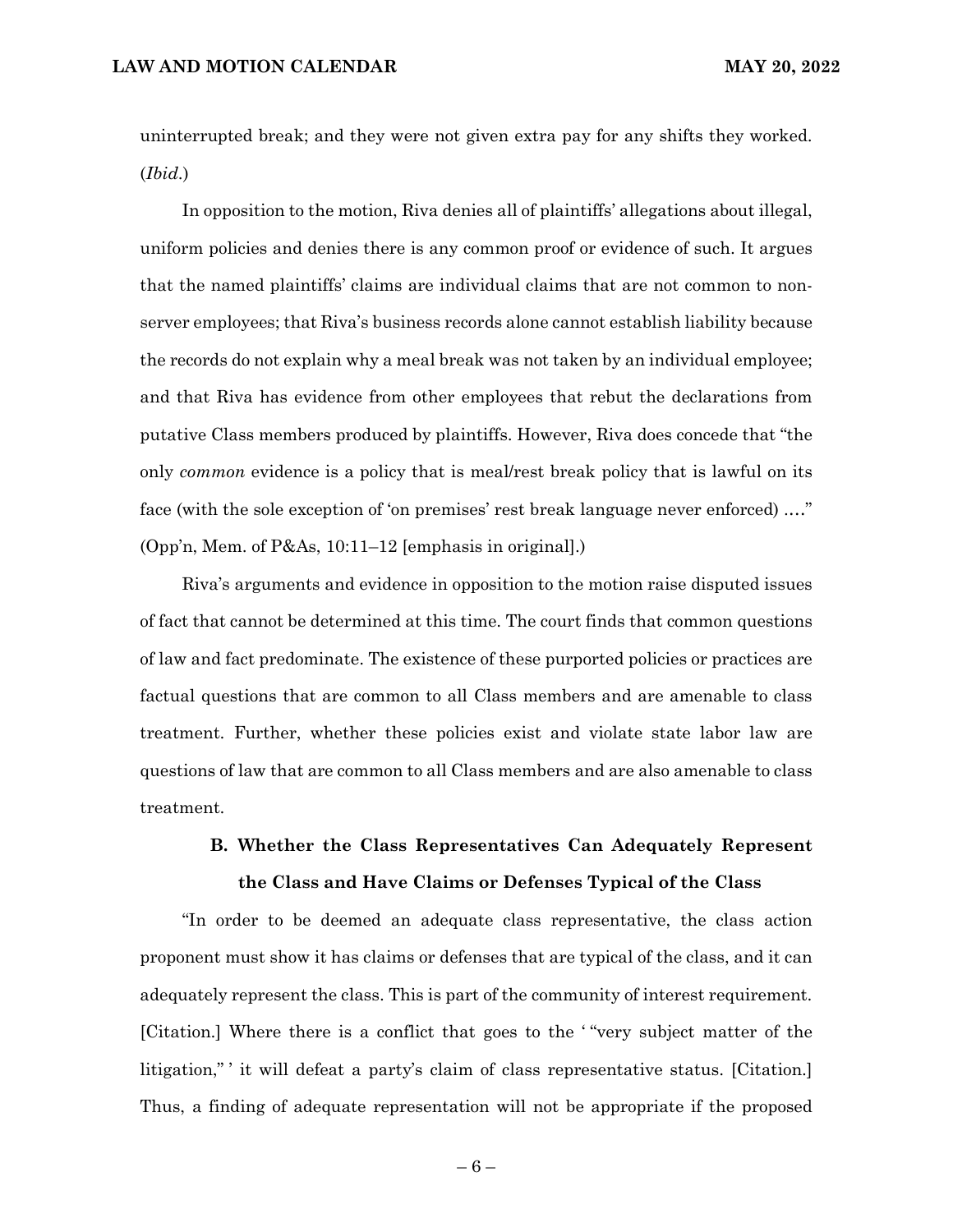class representative's interests are antagonistic to the remainder of the class. [Citation.] The adequacy inquiry ... serves to uncover conflicts of interest between named parties and the class they seek to represent. [Citation.] '[A] class representative must be part of the class and possess the same interest and suffer the same injury as the class members.' [Citations.] To assure 'adequate' representation, the class representative's personal claim must not be inconsistent with the claims of other members of the class. [Citation.] [Citation.] … [¶] When a court decides a proposed class certification request, to consider issues of adequacy and fairness of representation, it will evaluate the seriousness and extent of conflicts involved compared to the importance of issues uniting the class; the alternatives to class representation available; the procedures available to limit and prevent unfairness; and any other facts bearing on the fairness with which the absent class member is represented. [Citation.] Although the trial court has discretion to make such a determination, its order certifying a class must not be based upon improper criteria or incorrect assumptions. [Citation.]" (*J. P. Morgan & Co*., *Inc. v. Superior Court* (2003) 113 Cal.App.4th 195, 212–213.)

Riva argues that the named plaintiffs are not adequate or typical because both are subject to unique defenses based on their own, personal facts, and neither worked as anything other than a server.

The court finds Riva's arguments unpersuasive. Riva claims that the named plaintiffs cannot adequately represent the entire Class based upon its theory that servers such as the named plaintiffs have a motive to work through breaks, unlike other members of the Class. The declarations from putative Class members produced by plaintiffs does not support the argument that plaintiffs' allegations are limited to servers.

Riva also asserts that the named plaintiffs are subject to unique credibility defenses. Specifically, Riva makes unproven accusations about plaintiff Aaron Paul to

 $-7-$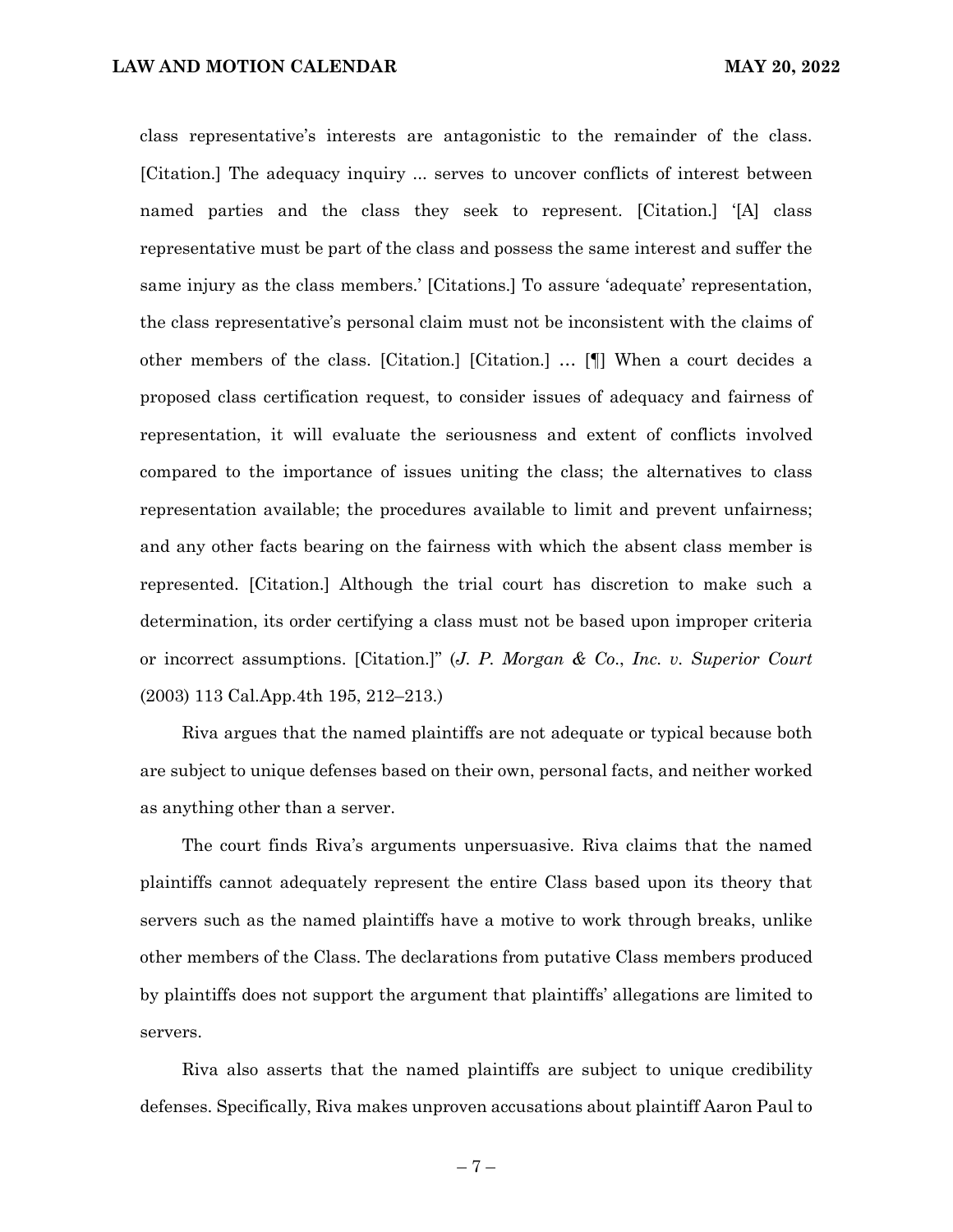question his credibility, and Riva contends that both named plaintiffs are biased because they are in a long-term relationship with one another. These assertions do not demonstrate that the named plaintiffs' interests are antagonistic to the remainder of the Class, or that their personal claims are inconsistent with the claims of the other members. While credibility problems can be a basis for disqualification, there is no clear-cut basis for disqualification here. (See *Jaimez v. Daiohs USA*, *Inc.* (2010) 181 Cal.App.4th 1286, 1307–1308.)

"As for typicality, the purpose of this requirement ' "is to assure that the interest of the named representative aligns with the interests of the class." ' [Citation.] ' "The test of typicality 'is whether other members have the same or similar injury, whether the action is based on conduct which is not unique to the named plaintiffs, and whether other class members have been injured by the same course of conduct.'"' [Citations.]" (*Franchise Tax Bd. Limited Liability Corp. Tax Refund Cases* (2018) 25 Cal.App.5th 369, 395; see also *Classen v. Weller*, (1983) 145 Cal.App.3d 27, 26 [class representatives need not have identical interests with class members; they must only be "similarly situated"].)

The court has reviewed the allegations of the FAC and the named plaintiffs possess the same or similar interest and suffer the same or similar injury as the Class members. As such, the court finds that the named plaintiffs can adequately represent the Class and their claims or defenses are typical of the Class.

#### **3.4 Superiority of a Class Action as Opposed to Individual Actions**

"Plaintiffs must show ' "by a preponderance of the evidence that the class action proceeding is superior to alternate means for a fair and efficient adjudication of the litigation." ' [Citation and footnote.]" (*Apple*, *Inc. v. Superior Court* (2018) 19 Cal.App.5th 1101, 1116, quoting *Sav-On Drug Stores*, *supra*, 34 Cal.4th at p. 332.)

" 'In general, a class action is proper where it " ' "provides small claimants with a method of obtaining redress"" and "'when numerous parties suffer injury of

– 8 –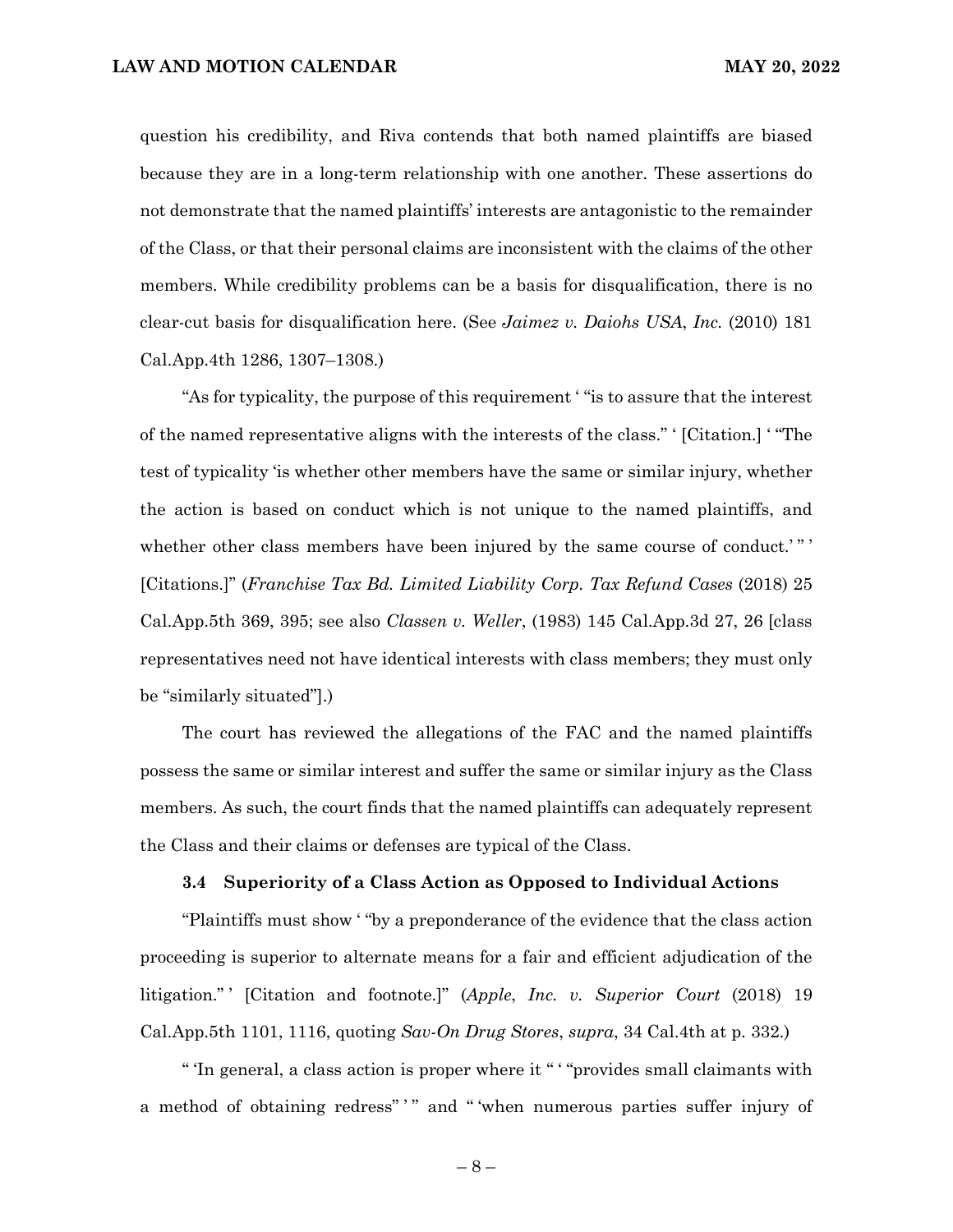insufficient size to warrant individual action.' " [Citations.] ... [¶] In deciding whether a class action would be superior to individual lawsuits, "the court will usually consider [four factors]: [¶] [ (1) ] The interest of each member in controlling his or her own case personally; [¶] [ (2) ] The difficulties, if any, that are likely to be encountered in managing a class action;  $[\cdot]$  [(3)] The nature and extent of any litigation by individual class members already in progress involving the same controversy; [and] [¶] [ (4) ] The desirability of consolidating all claims in a single action before a single court." ' [Citation.]" (*Ali v. U.S.A. Cab Ltd.* (2009) 176 Cal.App.4th 1333, 1352–1353.)

The court finds that the factors weigh in favor of proceeding as a class action rather than individual actions. First, it provides the Class members, who are small claimants, with a method of obtaining redress. No other individual Class members have commenced litigation involving the same controversy. It is more desirable and efficient to consolidate all the claims into a single action. And, there is nothing to suggest any unique difficulties in managing a class action. Accordingly, plaintiffs' motion for class certification is granted as requested.

**TENTATIVE RULING # 1: PLAINTIFFS' MOTION FOR CLASS CERTIFICATION IS GRANTED AS REQUESTED. NO HEARING ON THIS MATTER WILL BE HELD (***LEWIS v. SUPERIOR COURT* **(1999) 19 CAL.4TH 1232, 1247), UNLESS A NOTICE OF INTENT TO APPEAR AND REQUEST FOR ORAL ARGUMENT IS TRANSMITTED ELECTRONICALLY THROUGH THE COURT'S WEBSITE OR BY TELEPHONE TO THE COURT AT (530) 573- 3042 BY 4:00 P.M. ON THE DAY THE TENTATIVE RULING IS ISSUED. NOTICE TO ALL PARTIES OF AN INTENT TO APPEAR MUST BE MADE BY TELEPHONE OR IN PERSON. PROOF OF SERVICE OF SAID NOTICE MUST BE FILED PRIOR TO OR AT THE HEARING.**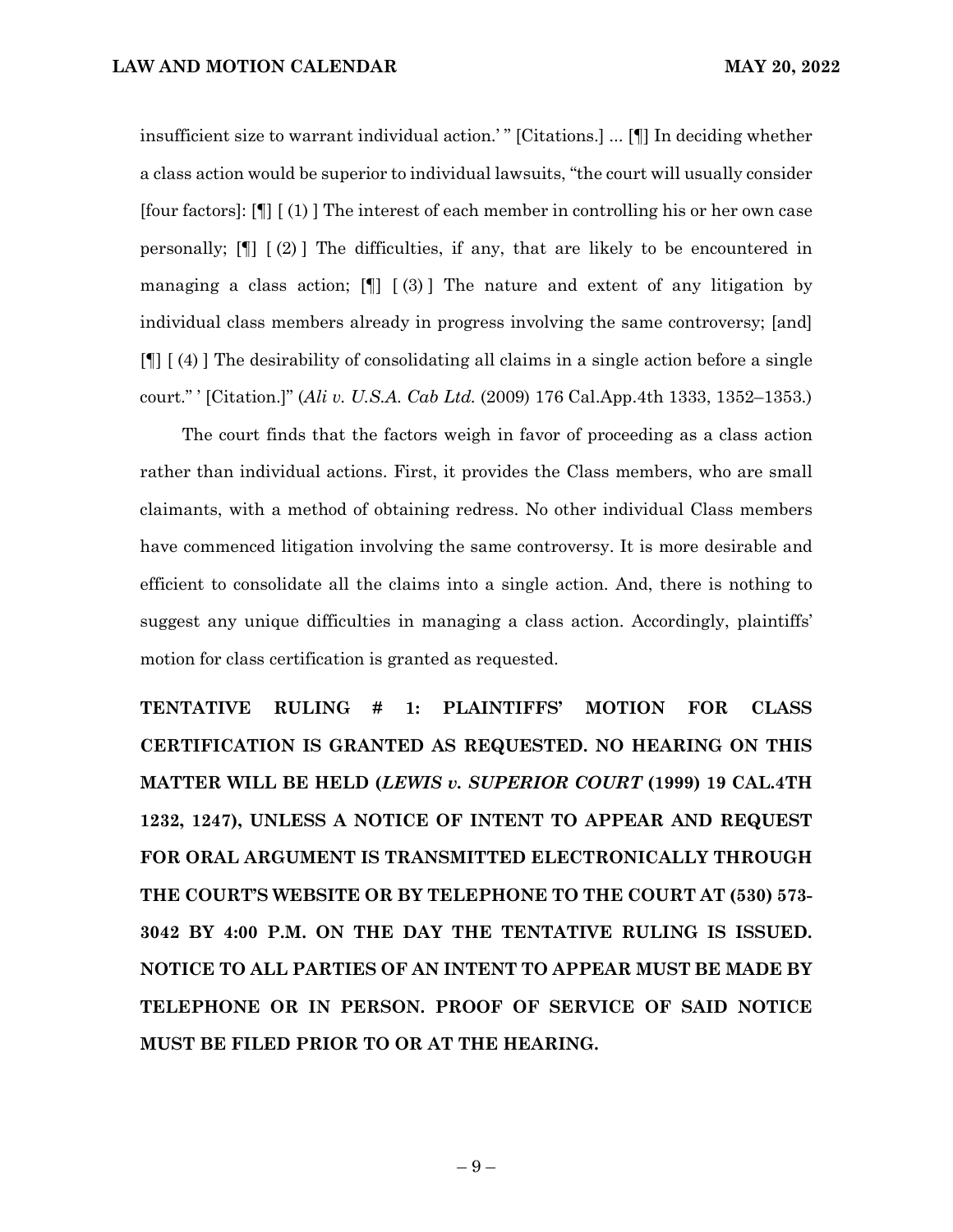# **2. LI, ET AL. v. CHEN, SC20200010**

# **OSC Re: Dismissal**

On May 6, 2022, the court issued an order granting defendant's motion for relief from entry of default and reinstated defendant's answer, and the court denied plaintiffs' request for entry of default judgment. Given the relief granted to defendant, it appears appropriate to vacate this hearing.

**TENTATIVE RULING # 2: MATTER IS DROPPED FROM THE CALENDAR.**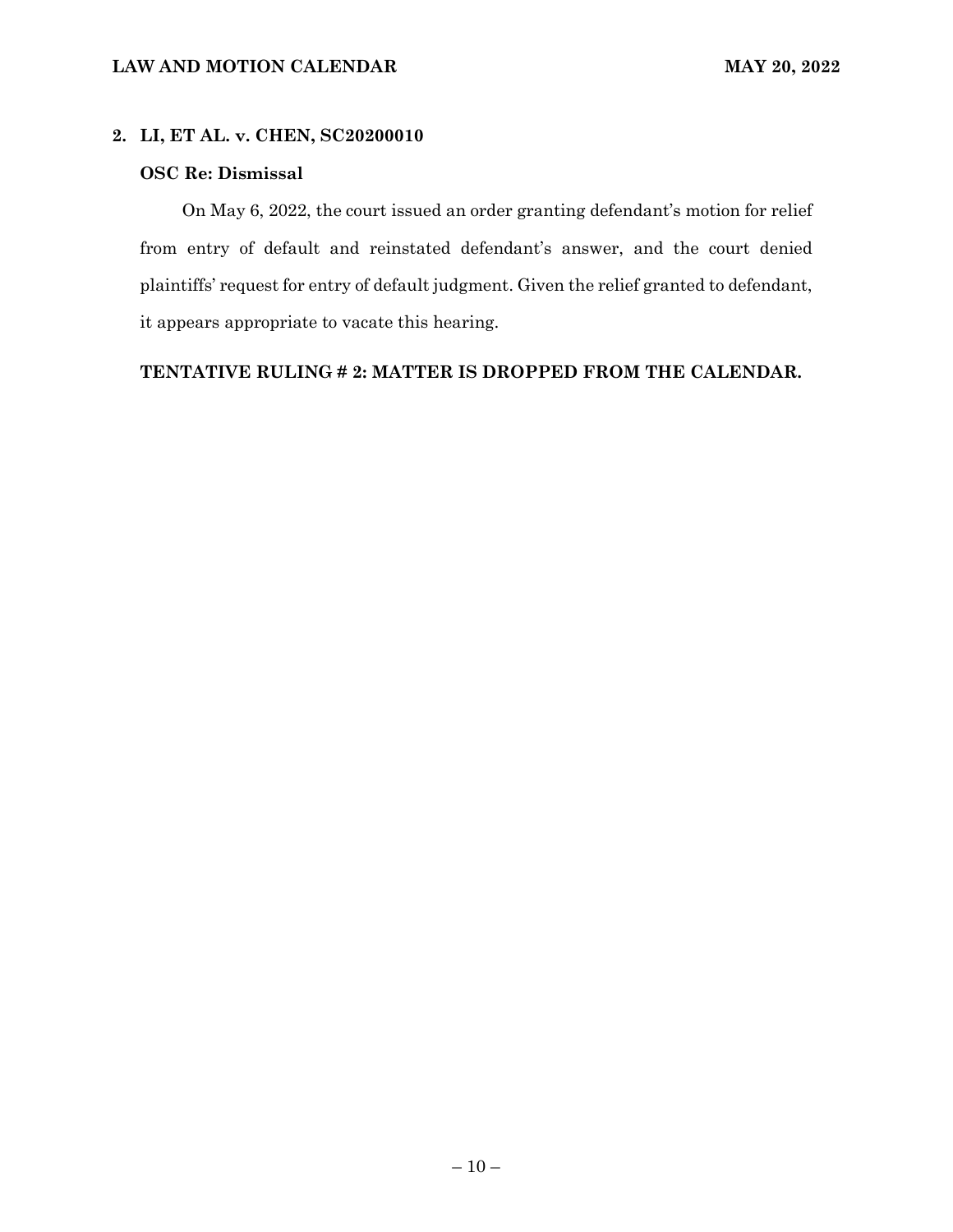# **3. WEILAND v. EL DORADO COUNTY ASSESSMENT APPEALS BD., 22CV0341 CMC Re: Service, Response, Administrative Record, Briefing Schedule TENTATIVE RULING # 3: APPEARANCES ARE REQUIRED AT 1:30 P.M., FRIDAY, MAY 20, 2022, IN DEPARTMENT FOUR.**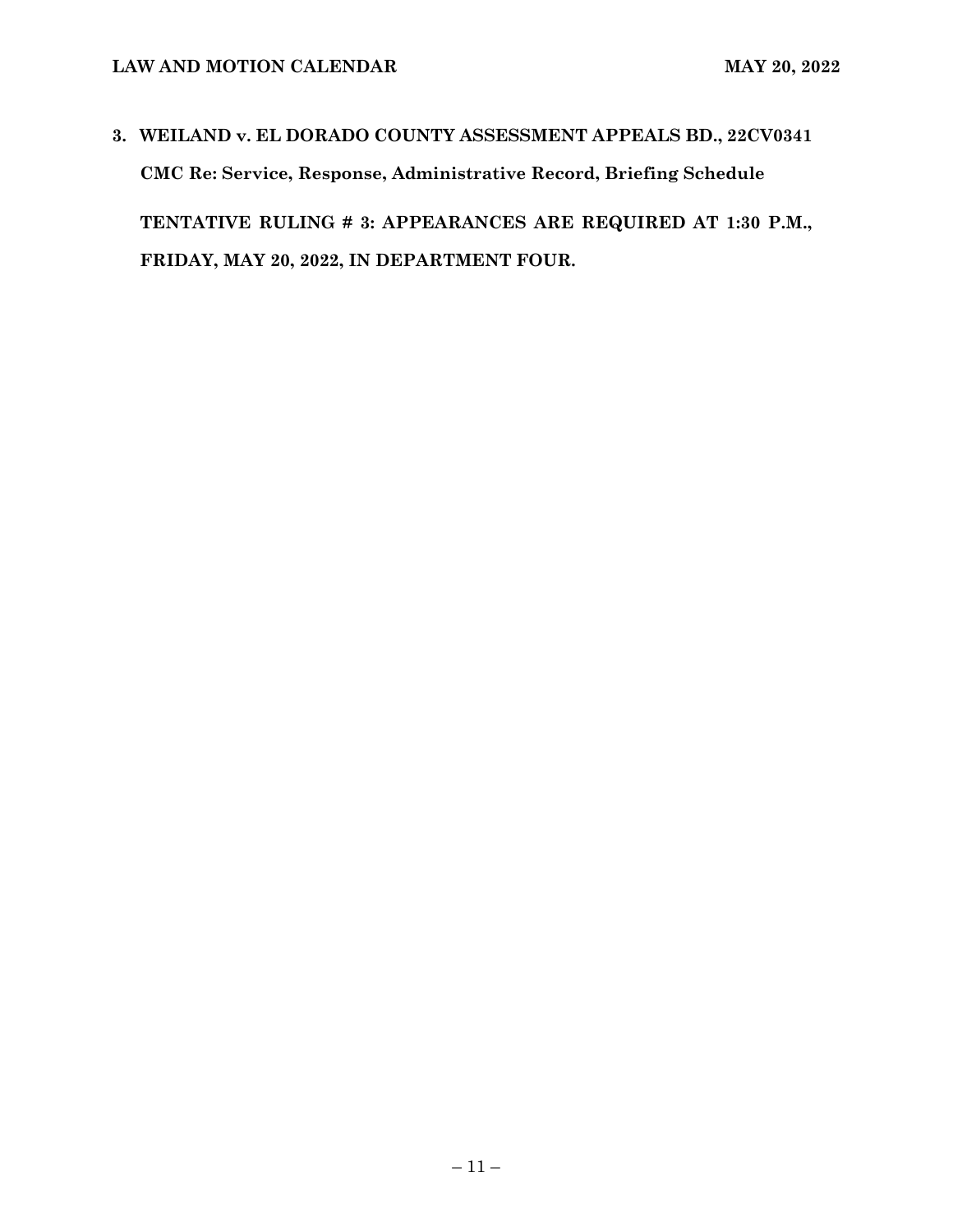# **4. MAICO ASSET MGMT. v. WOODS, ET AL., PC20210228**

#### **Chase's Demurrer to Second Amended Complaint**

Plaintiff Maico Asset Management purchased a single-family residence in the South Lake Tahoe region as a "flipping opportunity." On November 23, 2021, plaintiff filed a Second Amended Complaint ("SAC") against defendants for (1) intentional misrepresentation, (2) constructive fraud, (3) negligent misrepresentation, (4) negligence, and (5) breach of fiduciary duty. Pending is defendant Chase International Equities Corporation's ("Chase") demurrer to the SAC.

The SAC alleges that in or about January 2018 defendants Jessica Woods ("Jessica") and Daryl Woods ("Daryl") called plaintiff to solicit him to purchase, remodel, and resell the subject property after the previous buyer (represented by Daryl) backed out. (SAC,  $\P$ [ 13, 14.) The Woodses asked plaintiff to drive to South Lake Tahoe so they could show him the property. (SAC, ¶ 15.) They described the property as a "homerun flip opportunity" and that plaintiff "could resell the property for \$799,000 'all day long, no brainer' to either [an] owner occupier or secondary homeowner for VRBO purposes once the property was renovated." (SAC,  $\P\P$  15, 18.) The SAC further alleges that Daryl was "heavily involved in the entire transaction" and that he "acted as Plaintiff's agent via an implied agreement." (SAC, ¶ 16.)

The property was first listed in November 2018. (SAC, ¶ 22.) The property "did not sell for almost two years after acquisition and ultimately sold for \$575,000, much less than what had been reasonably expected by Plaintiff, on account of not having the attributes represented by Defendants and not being nearly as valuable as defendants represented when soliciting Plaintiff's purchase of the Subject Property." (SAC, ¶ 41.)

#### **1. Standard of Review**

"[A] demurrer challenges only the legal sufficiency of the complaint, not the truth or the accuracy of its factual allegations or the plaintiff's ability to prove those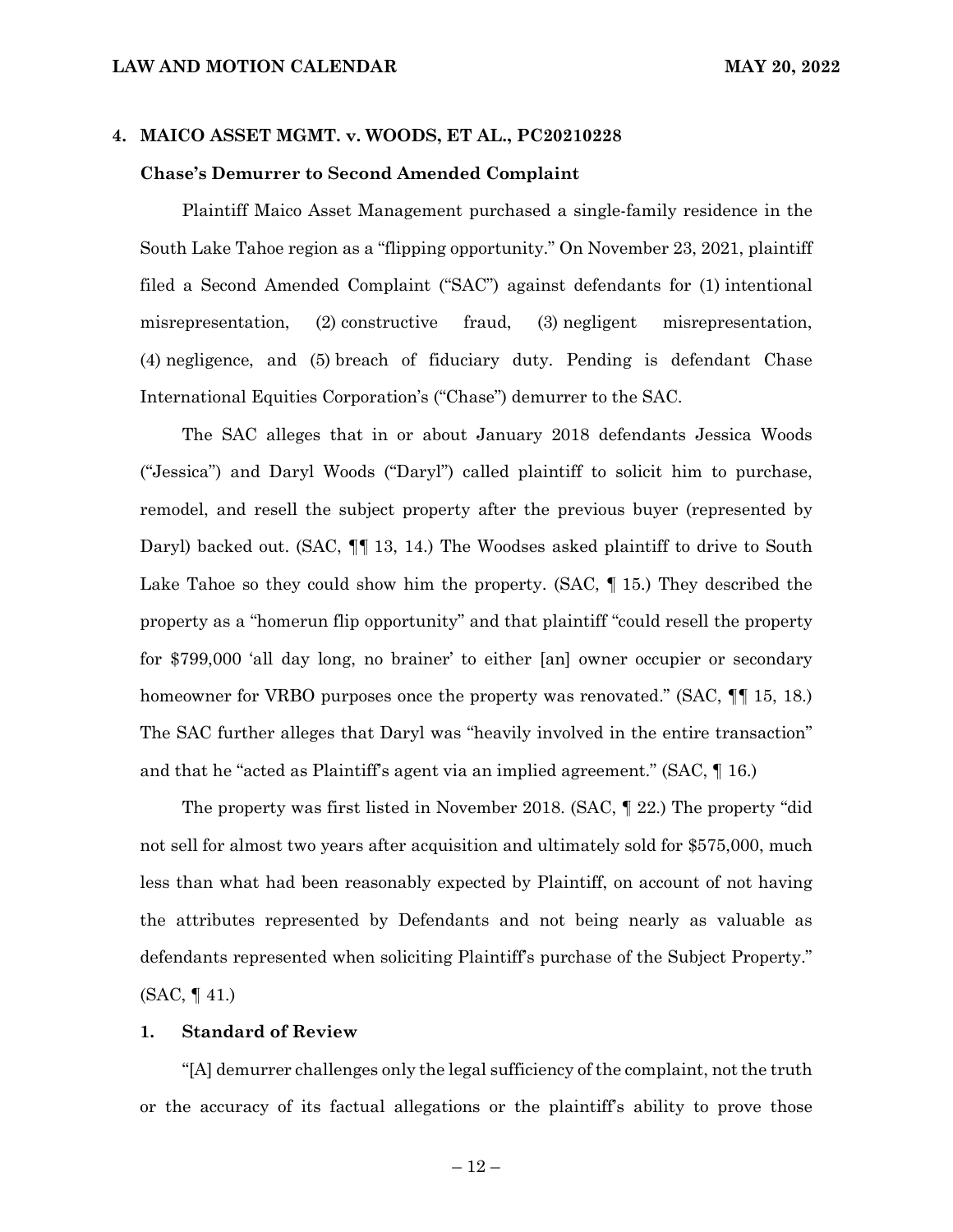allegations." (*Amarel v. Connell* (1988) 202 Cal.App.3d 137, 140.) A demurrer is directed at the face of the complaint and to matters subject to judicial notice. (Code of Civ. Proc. § 430.30(a).) All properly pleaded allegations of fact in the complaint are accepted as true, however improbable they may be, but not the contentions, deductions or conclusions of fact or law. (*Blank v. Kirwan* (1985) 39 Cal.3d 311, 318; *Del E. Webb Corp. v. Structural Materials Co.* (1981) 123 Cal.App.3d 593, 604.) A judge gives "the complaint a reasonable interpretation, reading it as a whole and its parts in their context." (*Blank*, *supra*, 39 Cal.App.3d at p. 318.)

# **2. Discussion**

Chase first demurs on the basis that the SAC fails to state facts sufficient to establish an agency relationship between Daryl and plaintiff that satisfies the statute of frauds, and therefore plaintiff's claims against Chase fail.

Chase cites to Civil Code § 1624, the Statute of Frauds, which states in relevant part: "The following contracts are invalid, unless they, or some note or memorandum thereof, are in writing and subscribed by the party to be charged or by the party's agent: … [¶] … (4) An agreement authorizing or employing an agent, broker, or any other person to purchase or sell real estate, … or to procure, introduce, or find a purchaser or seller of real estate .…" (*Id.*, subd. (a)(4); see also *Phillippe v. Shapell Indus.* (1987) 43 Cal.3d 1247, 1255–1258.)

"This writing requirement '" 'serves only to prevent the contract from being unenforceable' " '; the statute of frauds ' "merely serve[s] an evidentiary purpose." ' [Citation.]" (*Reeder v. Specialized Loan Serv*., *LLC* (2020) 52 Cal.App.5th 795, 801; see also *Sterling v. Taylor* (2007) 40 Cal.4th 757, 766 [" 'The primary purpose of the Statute is evidentiary, to require reliable evidence of the existence and terms of the contract and to prevent enforcement through fraud or perjury of contracts never in fact made.' "]; *Phillippe*, *supra*, 43 Cal.3d at p. 1257 [the "primary purpose" of section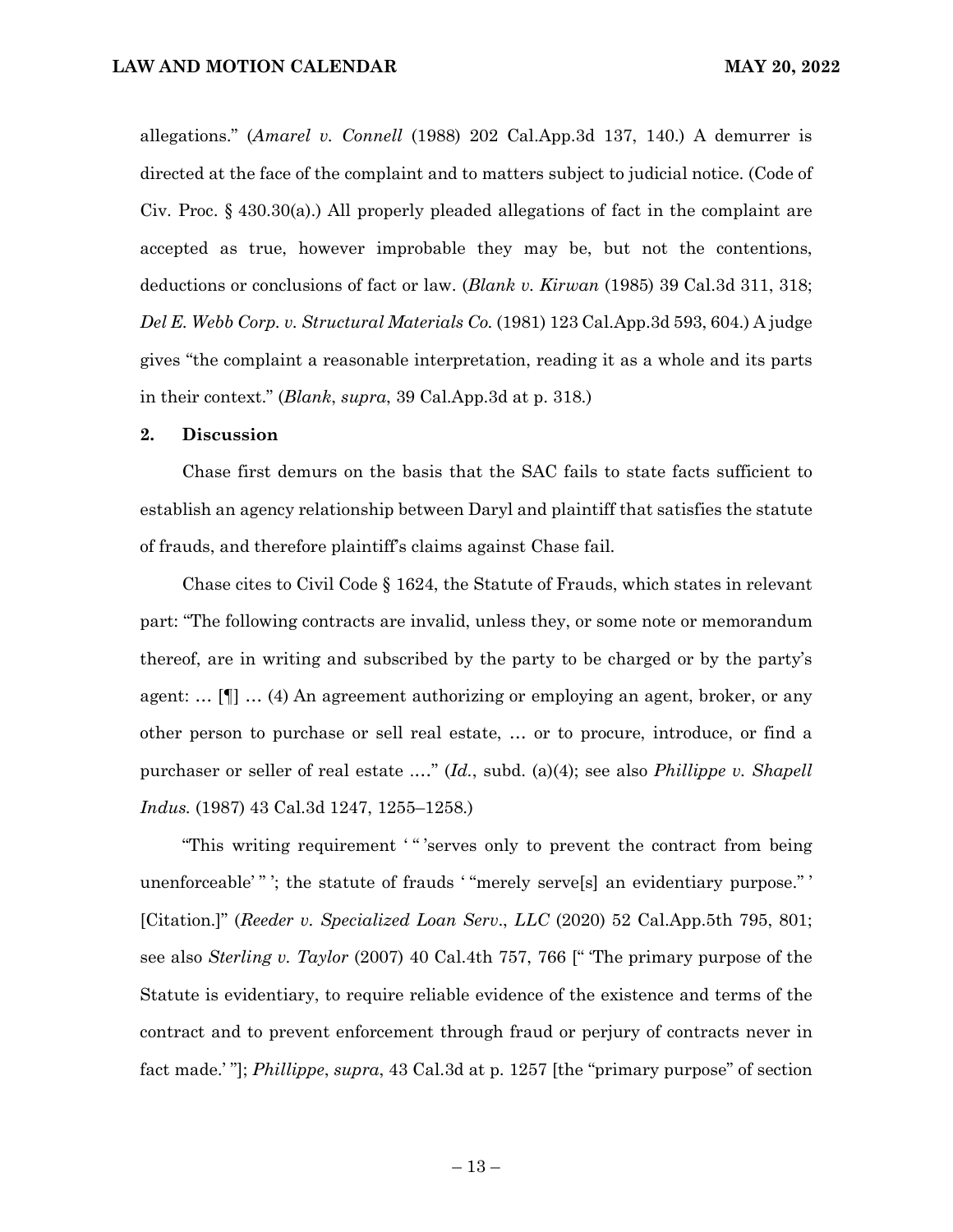$1624(a)(4)$  "is to protect real estate sellers and purchasers from the assertion of false claims by brokers for commissions."].)

The primary purpose of section  $1624(a)(4)$  is not met here by invoking the Statute of Frauds against plaintiff, who is not a licensed real estate agent/broker but was a buyer/seller. While real estate agent/broker agreements are subject to the statute of frauds, plaintiff is not seeking to enforce any provisions of an implied contract. Plaintiff's SAC asserts tort claims, not contract claims.

Even assuming plaintiff were seeking to enforce an alleged implied agreement, he could invoke the exception of equitable estoppel to a statute of frauds defense. (*Tenzer v. Superscope*, *Inc.* (1985) 39 Cal.3d 18, 27 ["The doctrine of estoppel to plead the statute of frauds may be applied where necessary to prevent either unconscionable injury or unjust enrichment."]; *Monarco v. Lo Greco* (1950) 35 Cal.2d 621, 623.) Although, the SAC does not raise allege such a claim.

With respect to plaintiff's causes of action for negligence and breach of fiduciary duty, the SAC alleges the existence of an agency relationship that gives rise to a duty. At this stage of the proceedings, plaintiff is not required to actually establish a duty with defendants. (*Taxpayers for Improving Public Safety v. Schwarzenegger* (2009) 172 Cal.App.4th 749, 758 [a demurrer tests adequacy of complaint's allegations, "not whether plaintiffs can produce evidence to support those allegations"].)

Liberally construing the SAC and accepting its factual allegations as true, the allegations of the SAC are adequate as to an agency relationship. Chase's demurrer on the basis of lack of agency is overruled.

Chase next demurs on the basis that the statements made by the Woodses amount to nothing more than opinions of value or sales puffery. "[I]t is well settled that an opinion may be actionable when it is made by a party who 'possess[es] superior knowledge.' [Citation.] … '[W]hen one of the parties possesses, or assumes to possess, superior knowledge or special information regarding the subject matter of the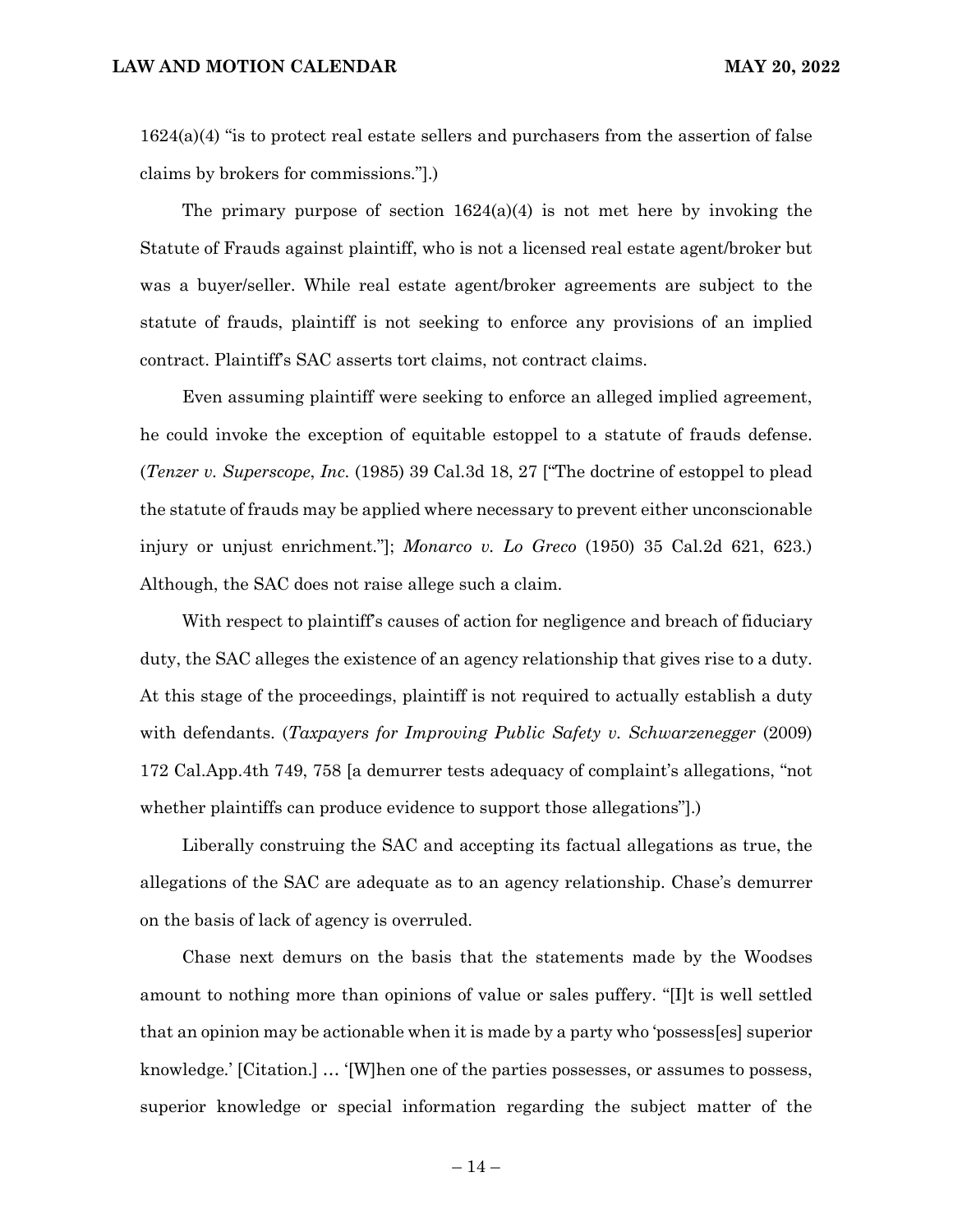representation, and the other party is so situated that he may reasonably rely upon such supposed superior knowledge or special information, a representation made by the party possessing or assuming to possess such knowledge or information, though it might be regarded as but the expression of an opinion if made by any other person, is not excused if it be false.' [Citations.]

"Equally well recognized is that there may be liability for an opinion where it is 'expressed in a manner implying a factual basis which does not exist.' [Citations.] Witkin explains how this rule is often applied to statements about future events, describing it this way: '(3) Future Events. As pointed out above ..., predictions or representations as to what will happen in the future are normally treated as opinion; but sometimes they may be interpreted as implying knowledge of facts that make the predictions probable. If the defendant does not know of these facts, the statement is an actionable misrepresentation.... The same is true where an agent states that his or her principal will advance money to harvest a crop, or where a corporation agent represents that the corporation will lease certain property or locate a plant in a certain city. [Citation.]' [Citations.]" (*Jolley v. Chase Home Fin*., *LLC* (2013) 213 Cal.App.4th 872, 892–893.)

Whether the Woodses' statements were merely opinion or could be viewed as statements of fact by parties with superior knowledge raises factual issues that are not amenable to resolution on demurrer. The demurrer on this basis is overruled.

Chase also demurs on the basis that plaintiff did not plead the fraud claims with particularity. The court disagrees. The SAC adequately sets forth the required "Who, What, When"-type allegations to put defendants on notice about what the plaintiff is complaining and what remedies are being sought. (*Signal Hill Aviation Co. v. Stroppe* (1979) 96 Cal.App.3d 627, 636.) To the extent any of the claims are uncertain, "[a] demurrer for uncertainty is strictly construed, even where a complaint is in some respects uncertain, because ambiguities can be clarified under modern discovery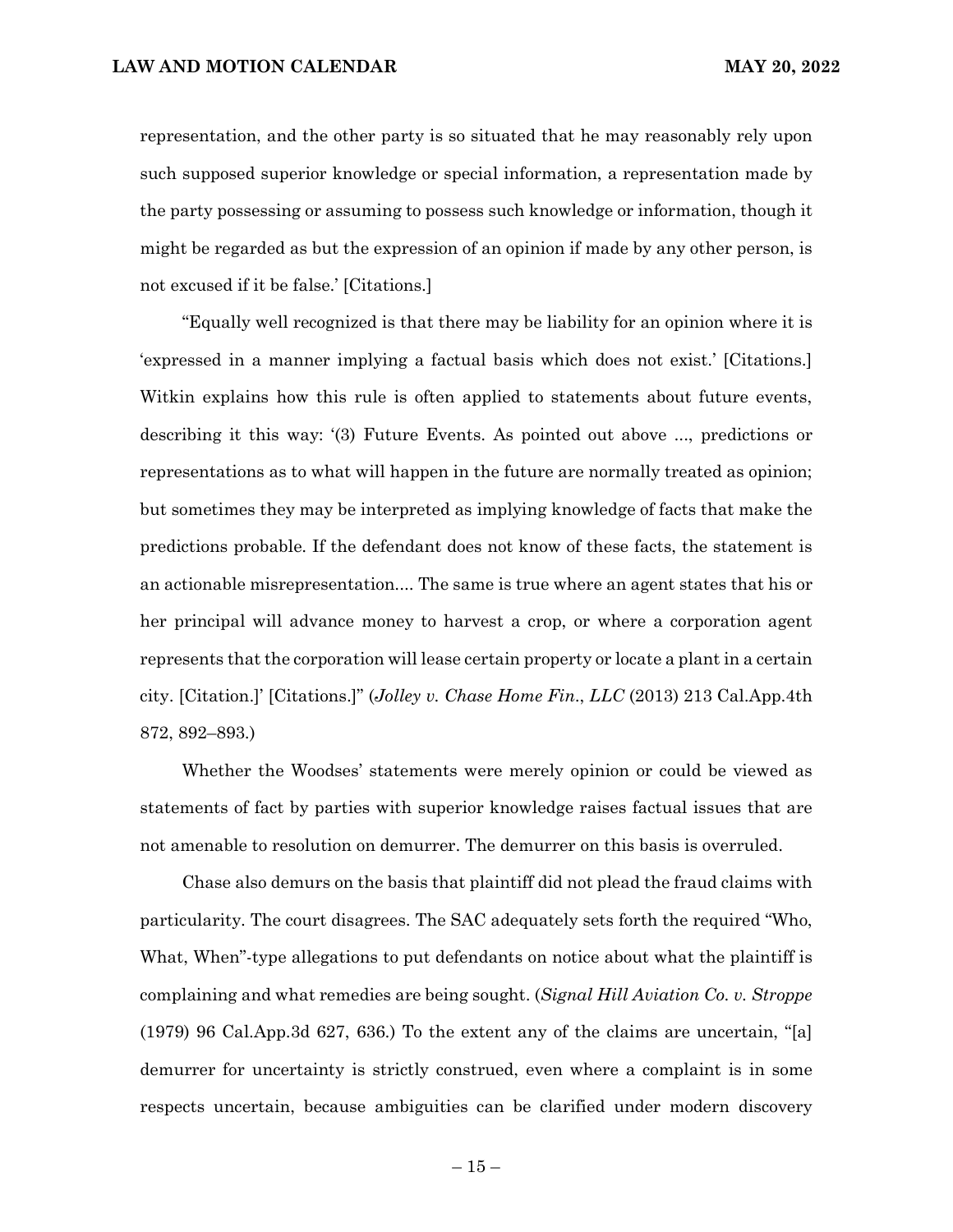procedures. (5 Witkin, Cal. Procedure (3d ed. 1985) Pleading, § 927, p. 364;1 Weil & Brown, Civil Procedure Before Trial (1990) § 7:85, p. 7-23.)" (*Khoury v. Maly's of Cal*., *Inc*. (1993) 14 Cal.App.4th 612, 616.)

Lastly, Chase demurs on the grounds that the SAC fails to adequately allege causation and damages. Liberally construing the SAC and accepting plaintiff's allegations as true, the SAC adequately alleges causation and damages.

In sum, Chase's demurrer to the SAC is overruled.

**TENTATIVE RULING # 4: DEFENDANT CHASE'S DEMURRER IS OVERRULED. CHASE MUST ANSWER THE SECOND AMENDED COMPLAINT NO LATER THAN 10 DAYS FROM THE DATE OF SERVICE OF THE NOTICE OF ENTRY OF ORDER. NO HEARING ON THIS MATTER WILL BE HELD (***LEWIS v. SUPERIOR COURT* **(1999) 19 CAL.4TH 1232, 1247), UNLESS A NOTICE OF INTENT TO APPEAR AND REQUEST FOR ORAL ARGUMENT IS TRANSMITTED ELECTRONICALLY THROUGH THE COURT'S WEBSITE OR BY TELEPHONE TO THE COURT AT (530) 573-3042 BY 4:00 P.M. ON THE DAY THE TENTATIVE RULING IS ISSUED. NOTICE TO ALL PARTIES OF AN INTENT TO APPEAR MUST BE MADE BY TELEPHONE OR IN PERSON. PROOF OF SERVICE OF SAID NOTICE MUST BE FILED PRIOR TO OR AT THE HEARING.**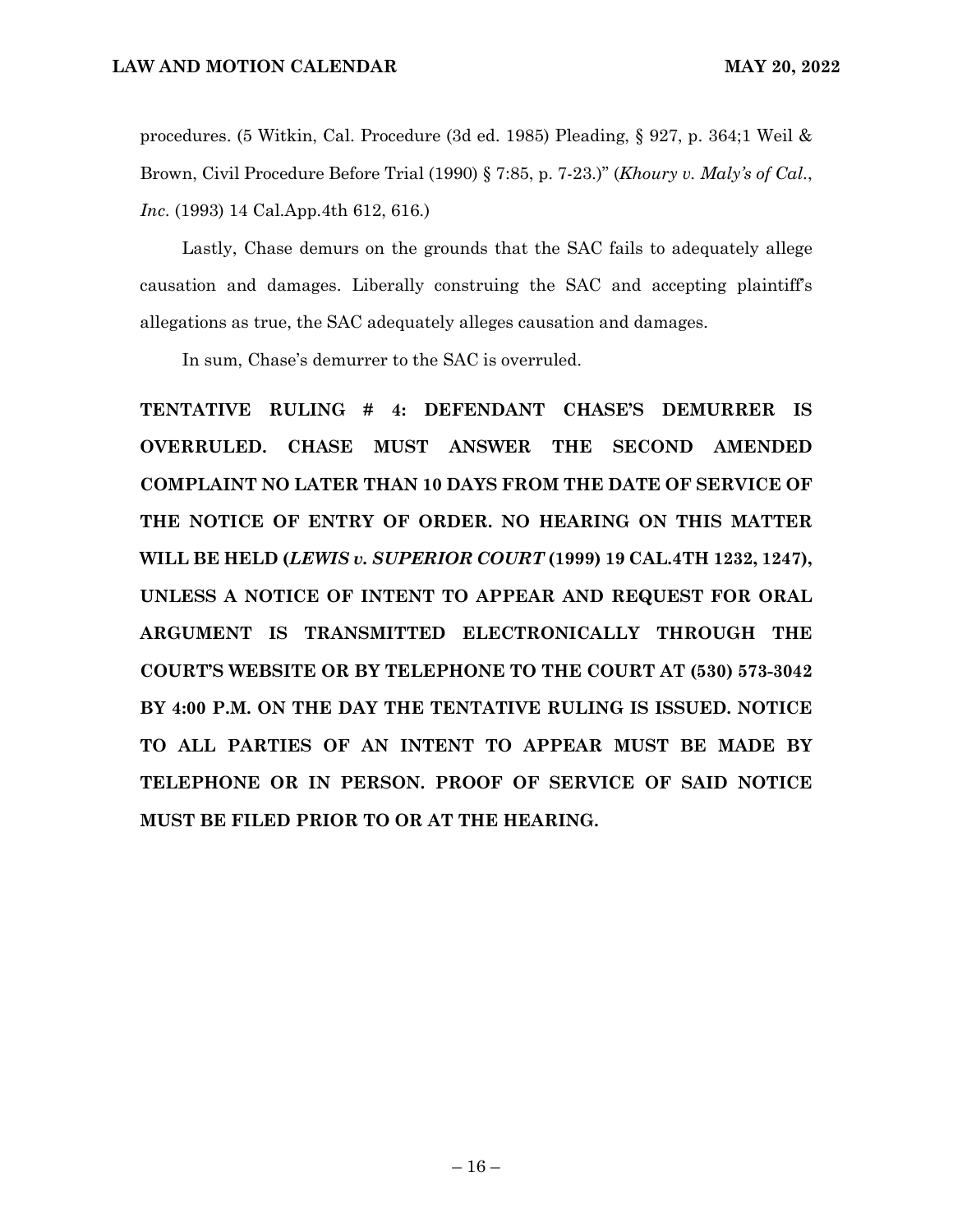# **5. WALLACE , ET AL. v. HENDERSON, ET AL., SC20210157**

# **Motion to Compel Defendants' Joint Responses to Discovery Requests**

This is a partition and accounting action. Pending is plaintiffs' motion for an order compelling defendants to provide further joint responses to plaintiff Robert Wallace's Requests for Production of Documents (Set One) ("RPD"), Numbers 4–16, 20–36, 44–46, and 53–67. Plaintiffs also seek sanctions jointly and severally against defendants and their counsel in the amount of \$6,525.

#### **Preliminary Matters**

Plaintiffs' request for judicial notice of the complaint (Ex. 1) and defendants' answer (Ex. 2) is granted. (Evid. Code  $\S 452(d)(1)$ .)

Defendants' Evidentiary Objections to the Declaration of Port Parker, Nos. 1–5 are overruled.

Plaintiffs' Evidentiary Objections to the Declaration of Alan Seher, Nos. 1–6 are overruled.

### **Discussion**

The propounding party's motion to compel further responses must "set forth specific facts showing good cause justifying the discovery sought by the demand." (Code of Civ. Proc.  $\S 2031.310(b)(1)$ .) "[A]bsent a claim of privilege or attorney work product, the party who seeks to compel production has met his burden of showing good cause simply by a fact-specific showing of relevance." (*Kirkland v. Super. Ct.* (2002) 95 Cal.App.4th, 92 98.) "In the context of discovery, evidence is 'relevant' if it might reasonably assist a party in evaluating its case, preparing for trial, or facilitating a settlement." (*Glenfed Dev. Corp. v. Super. Ct*. (1997) 53 Cal.App.4th 1113, 1117.) Once good cause is shown, the burden shifts to the party opposing the motion to justify its objection(s). (*Kirkland*, *supra*, 95 Cal.App.4th at p. 98.)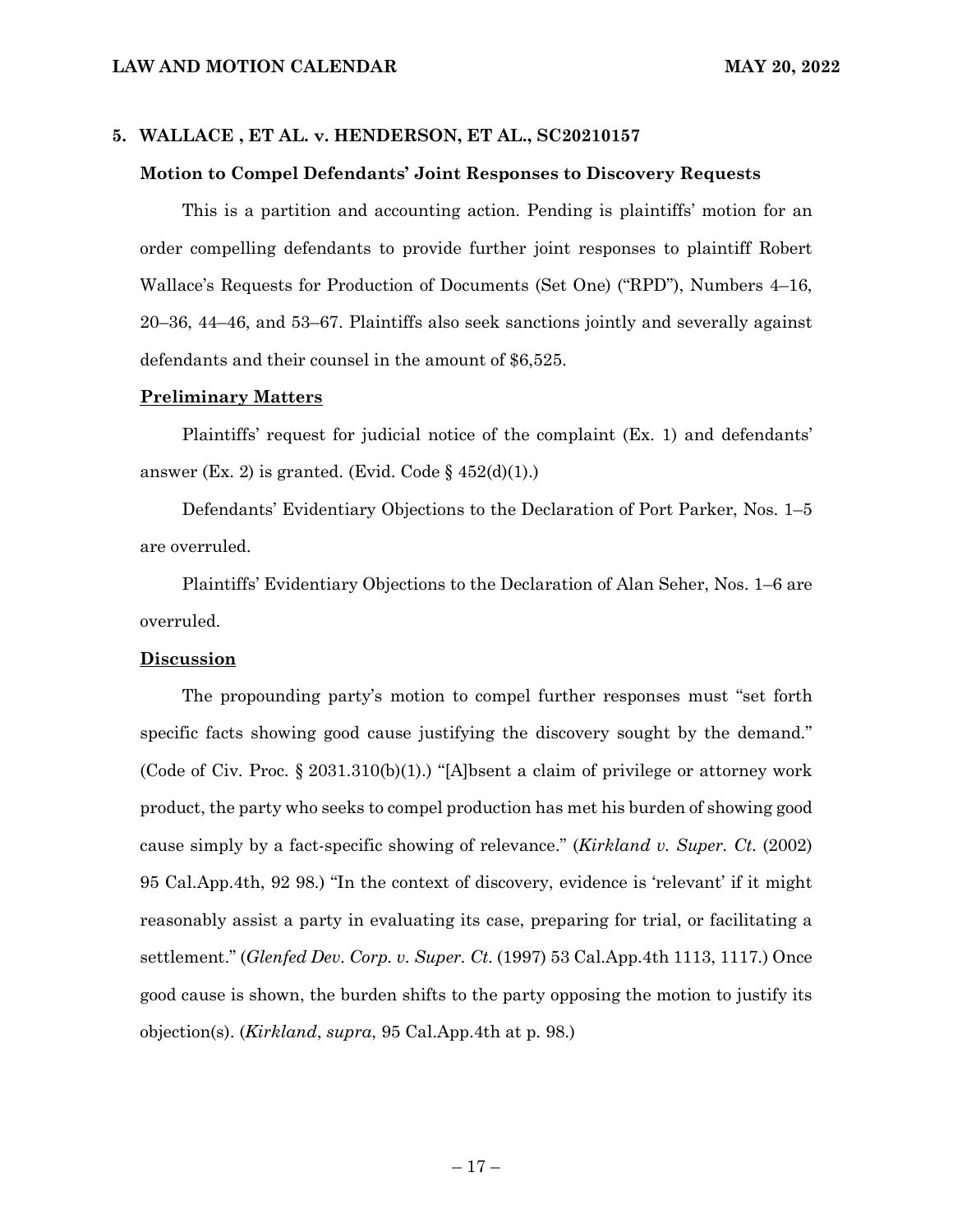Having reviewed plaintiff Wallace's RPDs at issue, the court finds that each disputed RPD is relevant to the issues of the litigation; that is, plaintiffs' partition and accounting claims. (*Ibid.*)

The burden now shifts to defendants to justify their objections. "The party to whom a demand for inspection, copying, testing, or sampling has been directed shall respond separately to each item or category of item by any of the following: [¶] (1) A statement that the party will comply with the particular demand ….[¶] (2) A representation that the party lacks the ability to comply with the demand ….[¶] (3) An objection to the particular demand for inspection, copying, testing, or sampling." (Code of Civ. Proc. § 2031.210(a).)

For the sake of clarity and convenience, plaintiffs state that the disputed RPDs fall into seven general categories, including documents relating to: (1) usage of the properties at issue (Nos. 4–7); (2) maintenance, management of, and income derived from the properties (Nos. 8–13); (3) defendants' contentions that the properties are not suitable for partition by sale (Nos. 14–16, 20–36); (4) defendants' denials of plaintiffs' allegations in the complaint (Nos. 44–46, 53, 54); (5) communications concerning this case (No. 55); (6) defendants' affirmative defenses (Nos. 56–66); and (7) defendants' responses to plaintiffs' initial Form Interrogatories (No. 67).

Having reviewed the parties' documents, the court rules as follows:

#### RPD Nos. 4–7 (Usage of the Properties at Issue)

The motion is denied as to Nos. 4–7. Defendants' objections on the grounds that the requests are overbroad and not reasonably particularized are sustained.

#### RPD Nos. 8–13 (Maintenance/Management/Income Derived from Properties)

The motion as to Nos. 8–13 is granted. Defendants' objections are overruled.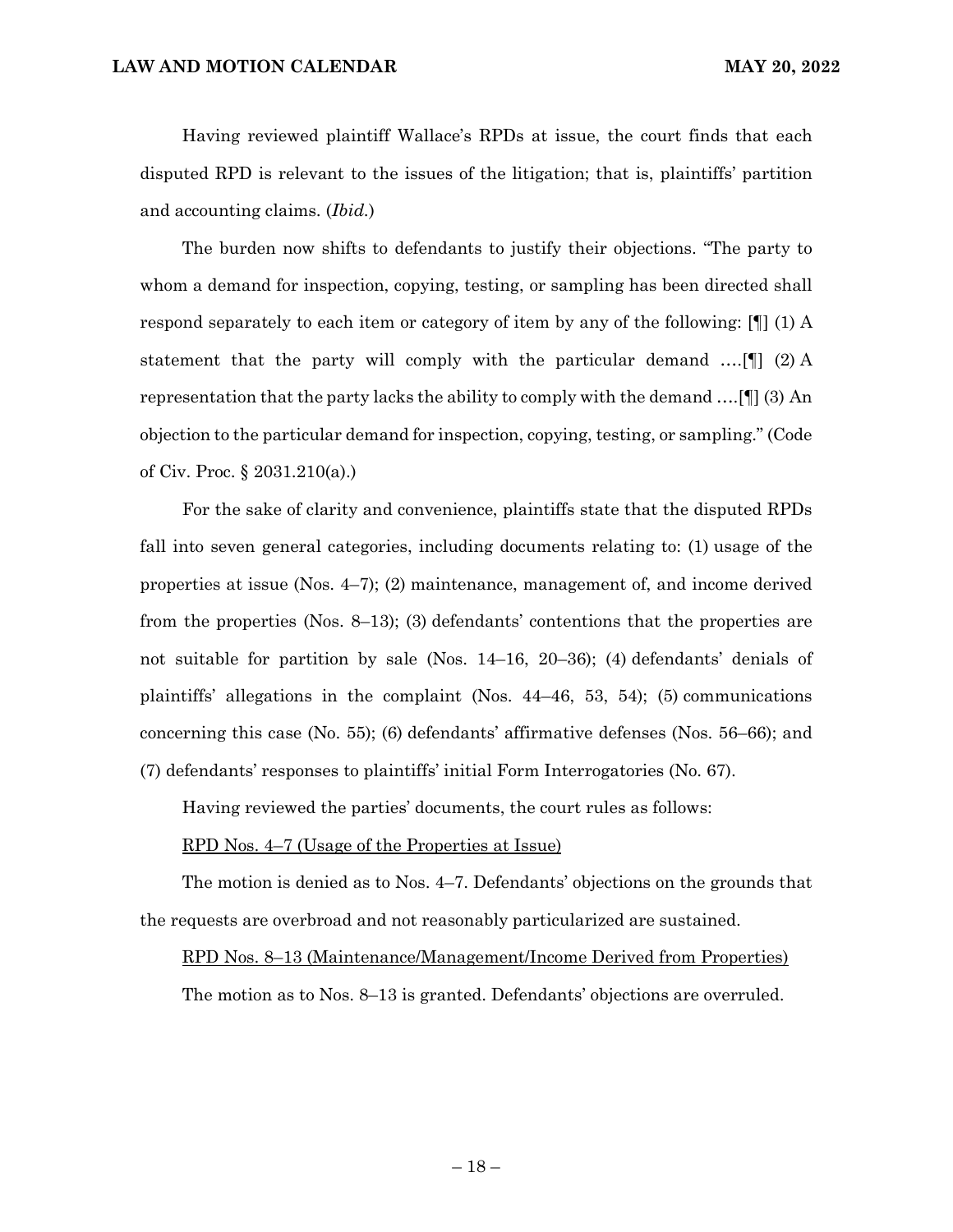#### RPD Nos. 14–16, 20–36 (Suitability for Partition by Sale)

The motion as to Nos. 14–16 and 20–36 is granted. Defendants' objections are overruled.

# RPD Nos. 44–46, 53, 54 (Defendants' Denials of Plaintiffs' Allegations)

The motion as to Nos. 44–46, 53, and 54 is granted. Defendants' objections are overruled.

#### RPD No. 55 (Communications Re: Case)

The motion is denied as to No. 55. Defendants' objections on the grounds that the request is overbroad and not reasonably particularized are sustained.

RPD Nos. 56–66 (Defendants' Affirmative Defenses)

The motion as to Nos. 56–66 is granted. Defendants' objections are overruled.

RPD No. 67 (Documents Re: Defendants' Responses to Form Interrogatories)

The motion as to No. 67 is granted. Defendants' objections are overruled.

#### **Sanctions**

Having reviewed and considered the declaration of plaintiffs' counsel regarding fees and costs incurred in bringing the motion—and bearing in mind that plaintiffs were not entirely successful with the motion—the court finds that \$4,060 (16 hours x \$250/hour + \$60 filing fee) is a reasonable sanction under the Discovery Act. The sanction is imposed against all defendants and their counsel of record jointly and severally.

**TENTATIVE RULING # 5: PLAINTIFFS' MOTION TO COMPEL FURTHER JOINT RESPONSES FROM DEFENDANTS TO PLAINTIFF ROBERT WALLACE'S REQUESTS FOR PRODUCTION OF DOCUMENTS (SET ONE) IS GRANTED IN PART AND DENIED IN PART. DEFENDANTS MUST PROVIDE COMPLETE VERIFIED JOINT RESPONSES TO THE DISCOVERY REQUESTS DETAILED IN THE TEXT OF THE TENTATIVE**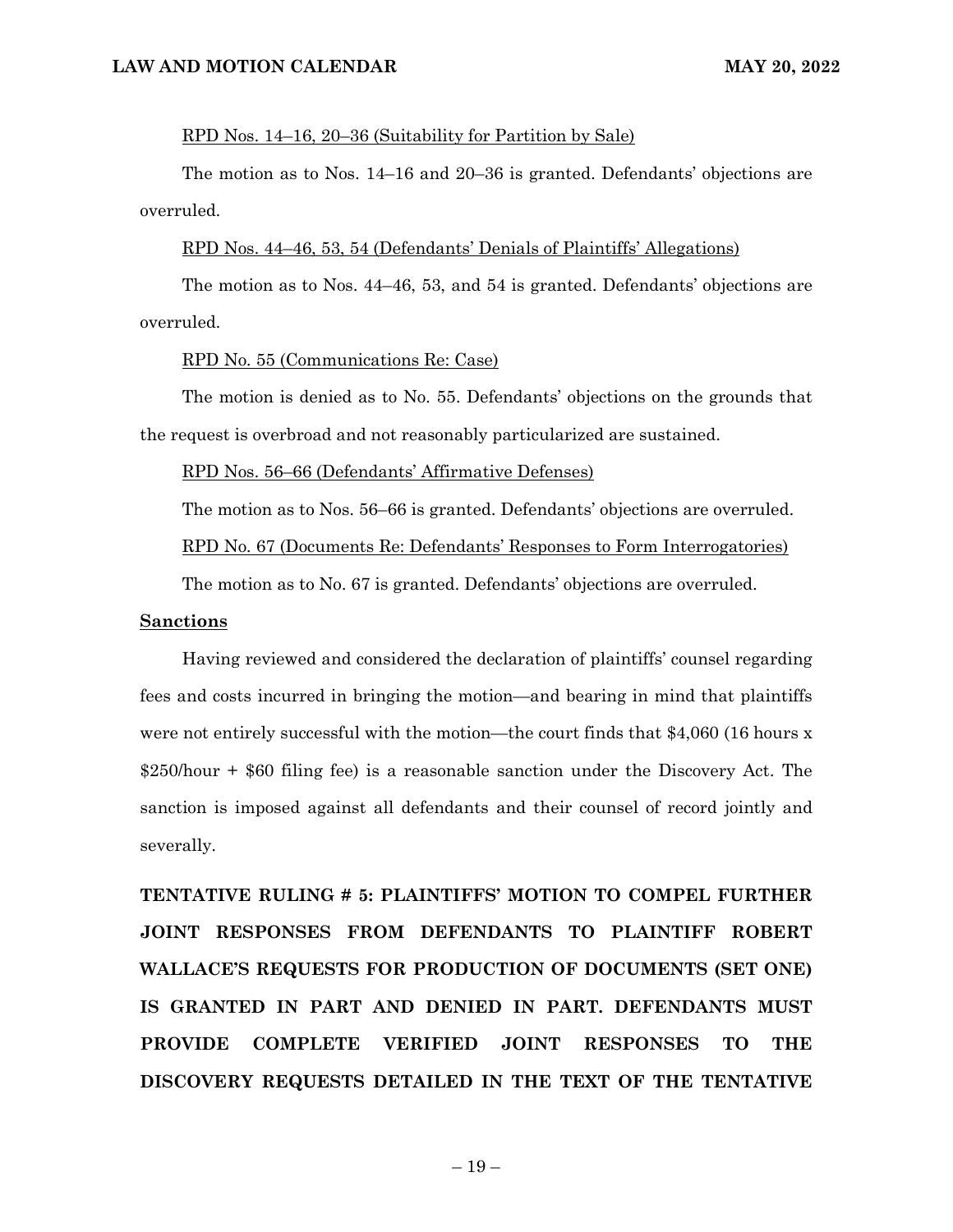**RULING, AND PAY PLAINTIFFS' COUNSEL \$4,060, NO LATER THAN 10 DAYS FROM THE DATE OF SERVICE OF THE NOTICE OF ENTRY OF ORDER REGARDING THIS RULING. NO HEARING ON THIS MATTER WILL BE HELD (***LEWIS v. SUPERIOR COURT* **(1999) 19 CAL.4TH 1232, 1247), UNLESS A NOTICE OF INTENT TO APPEAR AND REQUEST FOR ORAL ARGUMENT IS TRANSMITTED ELECTRONICALLY THROUGH THE COURT'S WEBSITE OR BY TELEPHONE TO THE COURT AT (530) 573-3042 BY 4:00 P.M. ON THE DAY THE TENTATIVE RULING IS ISSUED. NOTICE TO ALL PARTIES OF AN INTENT TO APPEAR MUST BE MADE BY TELEPHONE OR IN PERSON. PROOF OF SERVICE OF SAID NOTICE MUST BE FILED PRIOR TO OR AT THE HEARING.**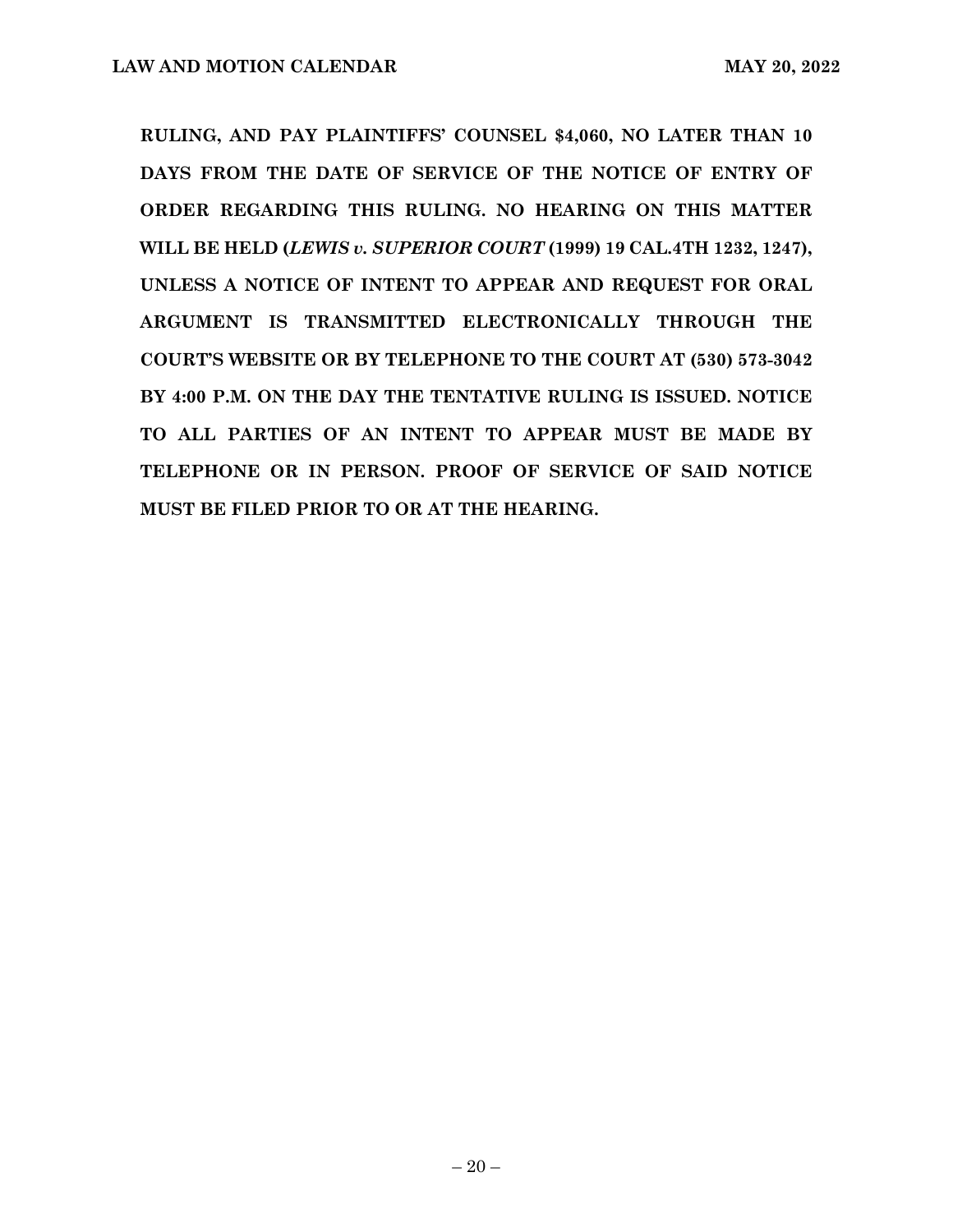# **6. GALIC v. GORDON, 21CV0279**

#### **Hearing Re: Petition for Alternative Writ of Mandate**

On December 7, 2021, Alexis Galic filed a petition for alternative writ of mandate (Code of Civ. Proc. § 1094.5) to set aside the suspension or revocation of her driver's license. The administrative record has been lodged with the court.2 The parties' briefing is complete: On April 28, 2022, petitioner filed a supplemental brief in support of her petition; respondent DMV's opposition/objection to the petition was filed May 9, 2022; and petitioner's reply was filed May 13, 2022. Now is the time set for hearing on the petition.

#### **1. Standard of Review**

When a person petitions for a writ of mandate following an order suspending her driver's license (Veh. Code § 13559(a); Code of Civ. Proc. § 1094.5), the trial court is required to determine, based on the exercise of its independent judgment, whether the "weight of the evidence" supports the administrative decision. (*Lake v. Reed* (1997) 16 Cal.4th 448, 456; Code of Civ. Proc. § 1094.5(c).) Review is strictly limited to the record of the administrative hearing, and the trial court may not consider any other evidence. (Veh. Code  $\S 13559(a)$ .) "In reviewing the administrative record, the court acts as a trier of fact; it has the power and responsibility to weigh the evidence and make its own determination about the credibility of the witnesses. [Citation.] While the court must afford a strong presumption of correctness concerning the administrative findings, ultimately it is free to reweigh the evidence and substitute its own findings. [Citations.]" (*Roze v. Dep't of Motor Vehicles* (2006) 141 Cal.App.4th 1176, 1183–1184.)

<sup>2</sup> On May 2, 2022, petitioner filed her notice of lodging of administrative record of the DMV's September 24, 2021, administrative hearing. On May 9, 2022, the DMV filed its notice of lodging of Bate-numbered copy of the administrative record.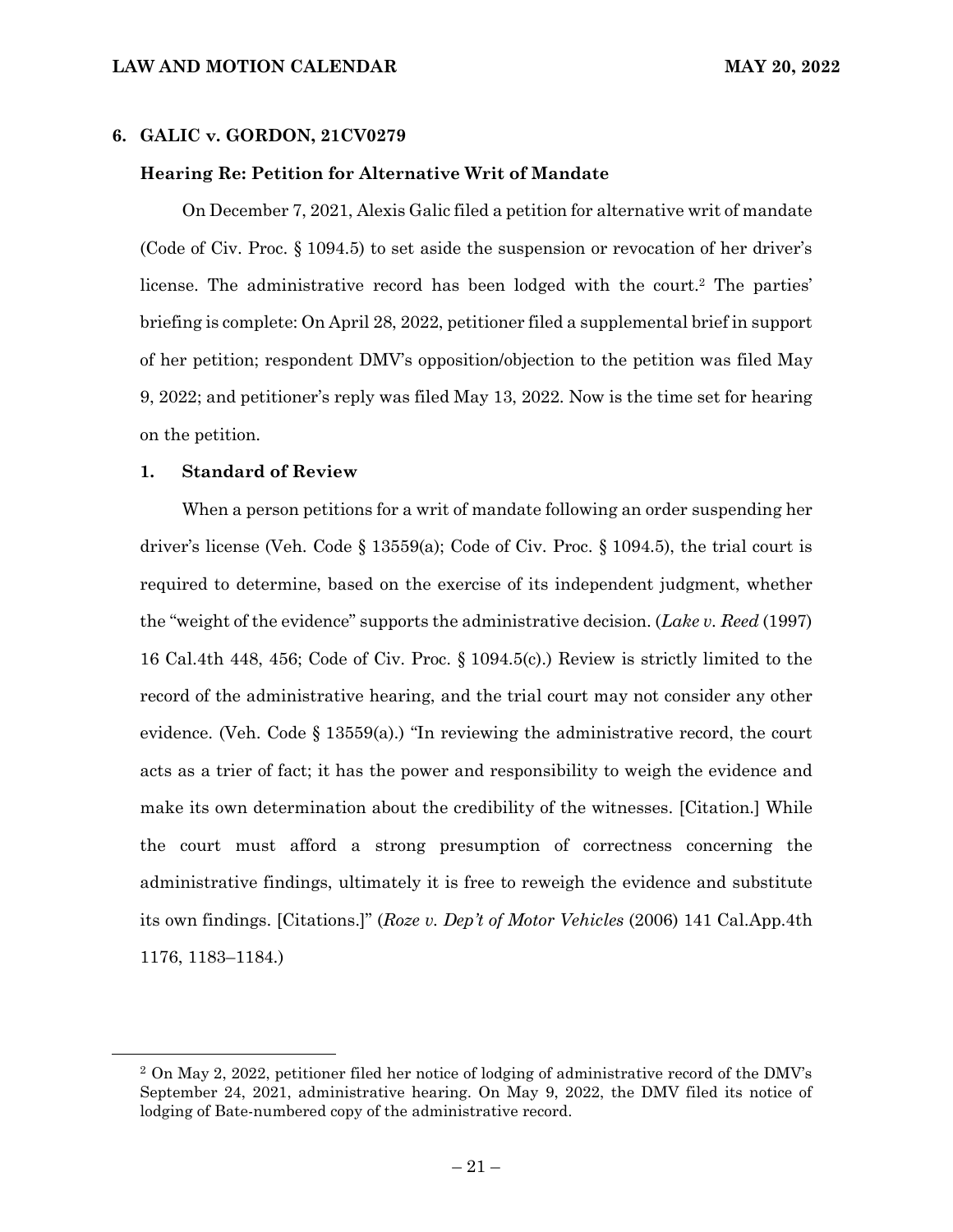# **2. Discussion**

The DMV first asserts that the petition is untimely.

"Notwithstanding Section 14400 or 14401, within 30 days of the issuance of the notice of determination of the department sustaining an order of suspension or revocation of the person's privilege to operate a motor vehicle after the hearing pursuant to Section 13558, the person may file a petition for review of the order in the court of competent jurisdiction in the person's county of residence." (Veh. Code § 13559(a).) Under Vehicle Code § 23, "[t]he giving of notice by mail is complete upon the expiration of four days after deposit of the notice in the mail .…" (*Ibid.*)

The Notification of Findings and Decision was issued on October 5, 2021, and was served on petitioner by mail that same day at her address of record as shown in her DMV records. (AR 2–5, 7.) As such, the petition was due by November 8, 2021. Because the petition was not filed until 29 days later, on December 7, 2021, the DMV asserts the petition is untimely and this court lacks jurisdiction.

In her reply, petitioner contends that various statutes provide extensions for filing a writ where a petitioner makes a timely request for an administrative transcript. (See Code of Civ. Proc. § 1094.6(b), (d); Gov. Code § 11523.) Petitioner further contends that where other statutory deadlines are inapplicable, the catch-all in Vehicle Code § 14401(a) applies. Lastly, she argues that the DMV has waived this objection.

For the following reasons, the court disagrees with petitioner's arguments and agrees with the DMV that the petition was not timely filed. Here, there is no need to resort to the catch-all deadline in Vehicle Code § 14401(a) because Vehicle Code § 13559 provides the applicable deadline here. Additionally, Code of Civil Procedure § 1094.6 applies to judicial review of any decision of *a local agency*, which does not apply to the state DMV.